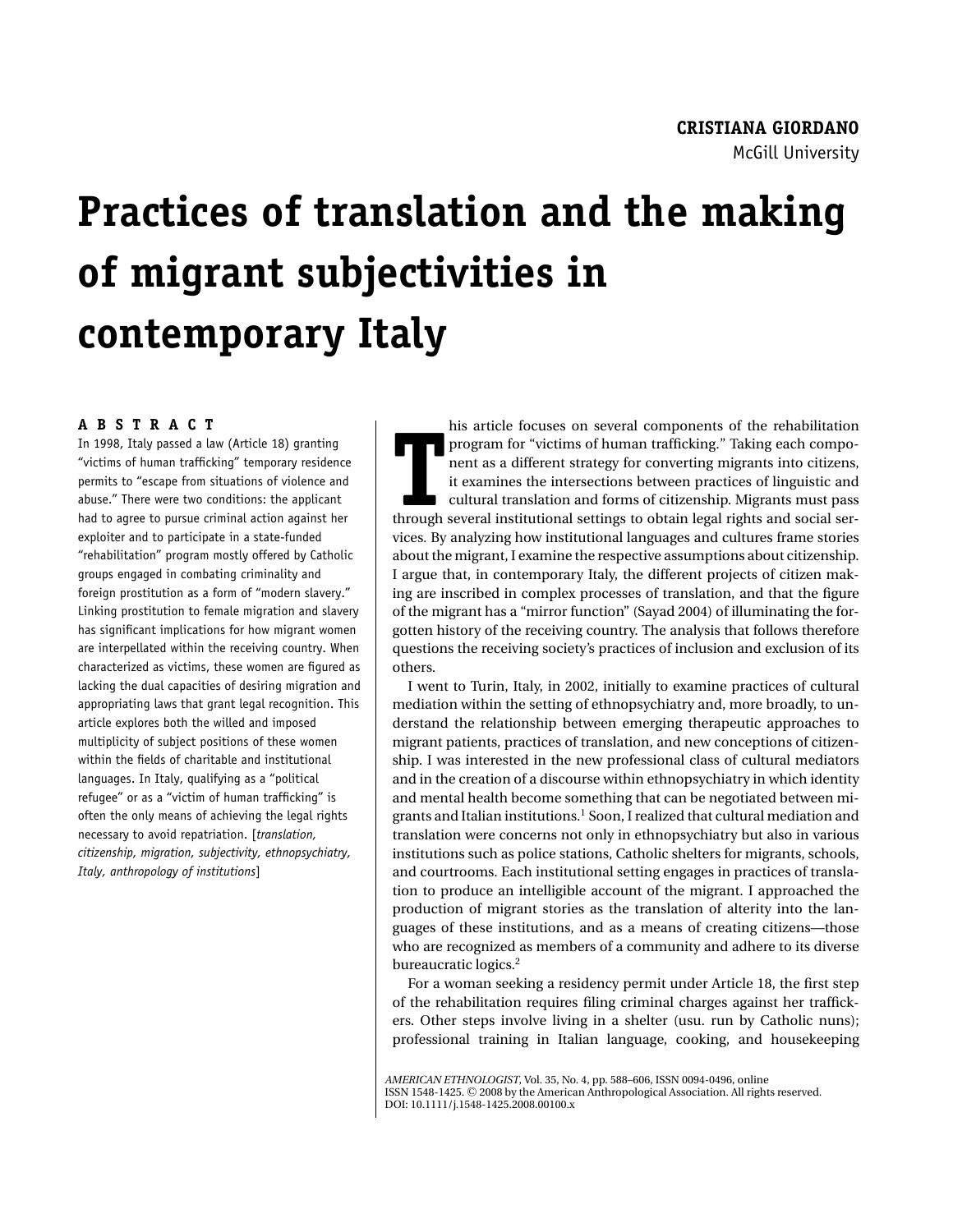"Italian style"; elderly care; and medical examinations. Women are sometimes referred to the hospital or the ethnopsychiatric clinic for psychological support. Nuns, psychiatrists, ethnopsychiatrists, and cultural mediators collaborate in rehabilitation programs and often share the fragments of women's stories that each is able to collect in an effort to understand the larger context of their lives.

My argument has two main theoretical points. I argue that different conceptions of citizenship are at play in contemporary Italy. When it comes to victims of human trafficking, becoming legal is often figured by legal and religious institutions as emancipation. On the one hand, I suggest that, likewise, redemption and expiation are not only crucial issues for Catholic groups involved in aid programs for migrants but they are also at the core of integration policies promoted by the state through the rehabilitation of migrant prostitutes.3 In this sense, the form of citizenship that I observed emerging from this approach to migrants is what I call "confessional citizenship" because legal recognition is granted on the condition that women file criminal charges against their traffickers and go through a program of reeducation that evokes the experience of expiation. This will grant legal papers and "freedom from slavery." Being recognized by the state involves the production of a victim narrative (through the act of *denuncia,* or filing criminal charges), and the commitment to being socialized in what is recognized as the "Italian way of being" of the female citizen. This process takes place through what may seem an act of self-effacement in which women's stories are rephrased into the juridical language of the state and the religious language of Catholic groups.

On the other hand, other institutional settings such as the ethnopsychiatric clinic where I conducted part of my research promote a different model of citizenship. In this context, becoming an emancipated subject has a different valence: rather than converting migrants into "Italians," ethnopsychiatry is concerned with reactivating connections and forms of belonging with the migrant's culture of departure. Hence, resorting to one's own cultural background—or the representation of it that ethnopsychiatry provides—is the condition for healing and for being able to adapt to the receiving society without abdicating one's own difference. I refer to this second process as "cultural citizenship."

Here, I engage in a debate about emerging notions of citizenship and their relations to biological understandings of human beings, conceptions of the body, illness, and the performative power of categories such as "victim of violence" or "asylum seeker." "Biological citizenship," "therapeutic citizenship," and "genetic citizenship" (Fassin 2001; Nguyen 2005; Petryna 2002; Rose and Novas 2005; Ticktin 2006) are some recent terms coined by anthropologists to describe shifting conceptions and experiences of citizenship within and outside of Europe that encompass the active politics of life and death and provide those who aspire to become citizens with a language with which to access the rights and services provided to members of the community. In the Italian context, Andrea Muehlebach has talked about an emerging "ethical citizenship" under neoliberal conditions that imagines citizens as bound together by moral and affective, rather than social and political, ties, and through duties, rather than rights (Muehlebach 2007). Although expanding understandings of citizenship from its conventional basis in law and political science, these new designations—which assign an adjective to the practices that produce and are produced by people who belong to or make use of the community—risk creating a surplus of characteristics linked to citizenship that may in the end void the term of its explicative power. With this critique in mind, I locate my work at the intersection of this theoretical discussion on citizenship and the narrower legal definition that affects migrants' lives in very specific ways. Migrant women discussed in this article become legal residents not full citizens—after completing the rehabilitation program; they therefore attain certain legal rights such as residence, access to health care, and the opportunity to work. I consider the conditions that grant legal residency as the antecedent to full citizenship. The difference between a resident and a citizen is partially of degree of integration within Italian society (ten years of legal residency will grant citizenship), and at the same time of blood and ancestry (children born in Italy to undocumented migrants are themselves undocumented).

I make my second but related point by engaging both philosophical and anthropological reflections on *translation.* I use this term both literally—as the process through which a language is rendered into another language—and as a theoretical metaphor through which to think about difference. In fact, the question of translation is central not only to hermeneutic philosophy but also to anthropology because it questions alterity, and its commensurability or incommensurability: given the multiplicity of languages, what makes them translatable one into the other? Can translation reach and convey the alterity of the other?

It is precisely around these questions that various contemporary hermeneutic approaches confront one another, explicitly or implicitly. On the one hand, by privileging communication, relation, and the overcoming of distance among languages, some philosophers emphasize their translatability and the autotransparency of a community of communication (Apel 1980; Gadamer 1975; Habermas 2000). These theories suggest that it is possible to achieve intelligibility and transparency between languages, but they conceive of "community" and "language" as too stable to provide a subtle understanding of the complexity of dialogues (Crapanzano 1992). The process is aimed at coming to a compromise and making translation "clearer and flatter than the original" (Gadamer 1975:348). On the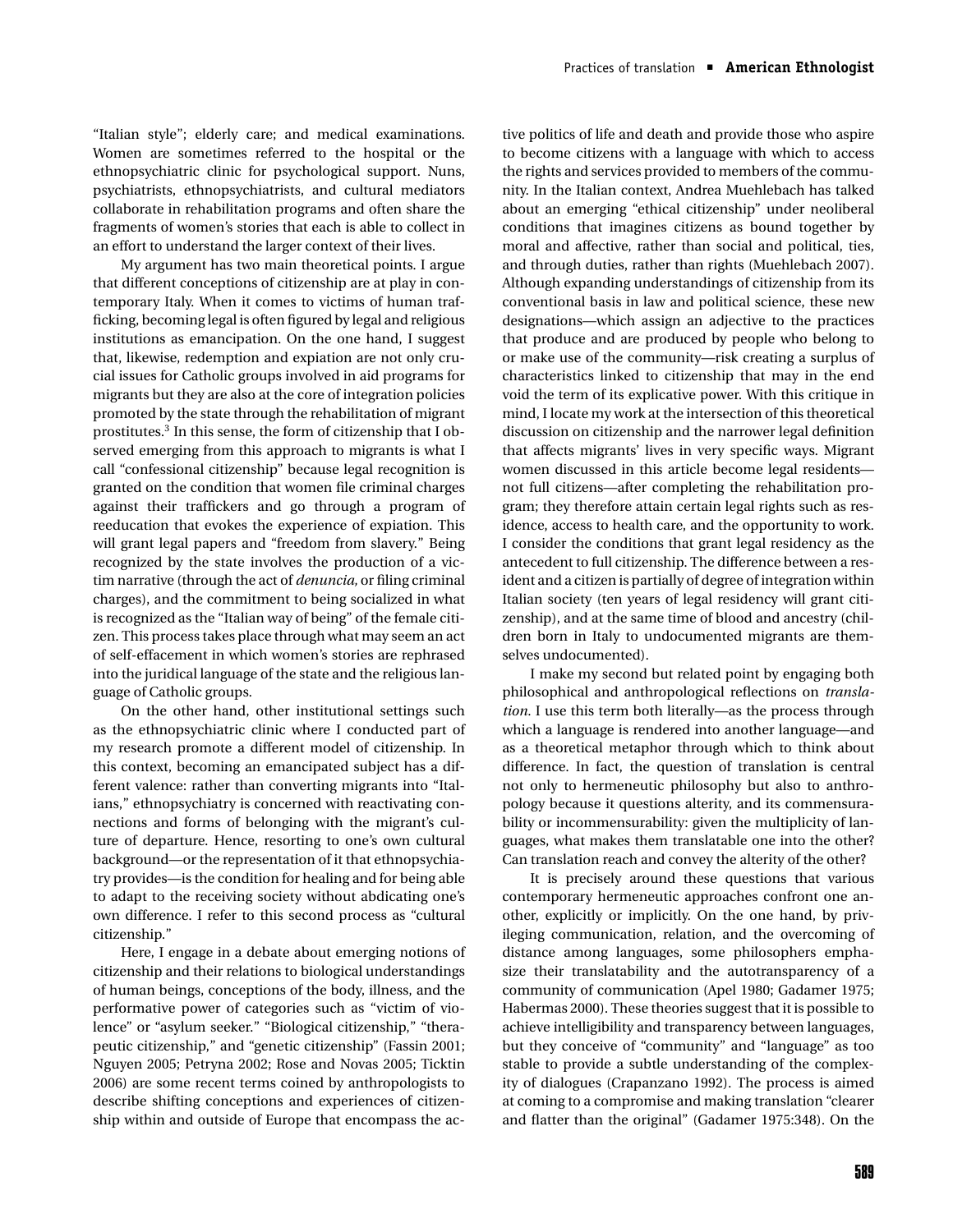other hand, philosophers such as Benjamin (Benjamin and Arendt 1968), Heidegger (1975), Derrida (1985), and Blanchot (Blanchot and Rottenberg 1997) emphasize distance and the irreducible difference of the other. Here, translation is a leap into the unknown of language and the impossibility of shedding light onto it. Every translation is an attempt to take this leap and to translate one side of the abyss that separates languages without effacing it (Heidegger 1975:19). It evokes opacity, rather than transparency, and, thus, always evinces the impossibility of giving voice to what in language is destined to be silent and intractable (Resta 1988). According to this position, translation is not flatter than the original but, instead, produces an "epiphany." Benjamin referred to this characteristic of translation when he described it as the literary form that is "charged with the special mission of watching over the maturing process of the original language and the birth pangs of its own" (Benjamin and Arendt 1968:73).<sup>4</sup> Anthropologists have added to this debate the fundamental question of power relations. When we translate, we also confront the inequality of power embedded in different languages: some prevail and others are erased (Asad 1986; Maranhão 2003). Translation can domesticate and annihilate difference (Heeschen 2003); in so doing, it also has the capacity to liberate difference (Münzel 2003).

In my ethnographic research, I observed different practices of translation that resonated with both these traditions of thought. The tension between them opens a productive space, within which we may examine the forms of citizenship that are produced. By rendering the migrant prostitute's story into the bureaucratic language of denuncia (the act of filing criminal charges), women enter the realm of the rehabilitation program that aims at both their redemption from exploitation and transformation into female Italian citizens. In ethnopsychiatry, on the contrary, the pretence of being able to collect the migrants' stories in their own languages conveys a desire to reanchor the other in his or her cultural difference. At play are two forms of citizenship that require practices of redemption: confessional citizenship implies making migrants into Italians, whereas cultural citizenship implies remaking them others.

In this article, I follow one Nigerian woman through the rehabilitation program for victims of human trafficking: at the police station where she filed criminal charges against her exploiters, at the Catholic shelter where she was housed, at the public hospital where she was hospitalized, and at the ethnopsychiatric clinic where she was later treated as a patient. I decided to tell the story of Joy, or, I should say, the story of Joy as I have collected it, because it is representative of other stories of Nigerian women who, like her, arrived in Italy illegally, worked for a while in the sex industry, and then entered the rehabilitation program to escape abusive situations or to obtain a residency permit. As João Biehl points out, "Following the plot of a single person can help one to identify the many networks and relations ... in which regimes of normalcy and ways of being are fashioned and, thus, to capture both the densities of localities and the rawness of uniqueness" (2004:478). In line with this style of ethnographic writing, I approach the narration of an individual's story as the unique expression of experiences that are inscribed in, produced within, and productive of a larger context (Crapanzano 1980; Das 2000; Desjarlais 2003; Pandolfo 1997a, 2006; Shostak 1981).

# **Discourses of Italian fragmentation and new questions of immigration**

Contemporary experiences of migration stem from a larger set of problematics that have characterized Italy's relationship to capitalist nation-statehood during the 18th century. I will provide a brief discussion of the discursive afterlife of late-19th- and early-20th-century debates about Italian national identity in current projects of "making Italians." To be sure, contemporary practices of making Italian citizens out of migrants may be read in relation to the famous and often (mis-)quoted declaration by finde-siecle Italian nationalist Massimo D'Azeglio: "We have ` made Italy, now we must make Italians" (Steinberg 2007). Far from a steady march of rationalism and capital across the peninsula, Italy's entrance into modern nationhood has revealed what is often glossed as "fragmentation" (Allen and Russo 1997; Piattoni 1998). Many writers have attempted to understand these forces with such dichotomies as tradition–modernity; agriculture–industrialization; and popular religion–Catholicism (Ginzburg 1980; Holmes 1989; Yanagisako 2002). These oppositions—dear as they were to liberal-democratic policymakers—were grafted onto geographic space. Italy's relatively late and somewhat turbulent entrance into nationhood has been viewed as the result of a deep fracture (socioeconomic at best and racial at worst) between North and South (Gramsci 1978).<sup>5</sup> In official discourse, the southern regions, and their diverse population, were identified as the "backward" contrast to an industrially advanced North (Banfield 1965; Schneider 1998). Anthropologists have shown that the South's asymmetrical relations with the North cannot be reduced to a culture of poverty (Banfield 1965; Belmonte 2005; de Martino 2000; Putman 1993). Instead, the North has legitimized its political control through an Orientalist discourse that reifies the many regions of southern Italy into a univocal "question." Nicola Mai has demonstrated how, in contemporary Italy and post-Maastricht Europe, old representations of southerners are now translated onto migrants as the other against which to define a new EU-compatible Italian identity (Mai 2002).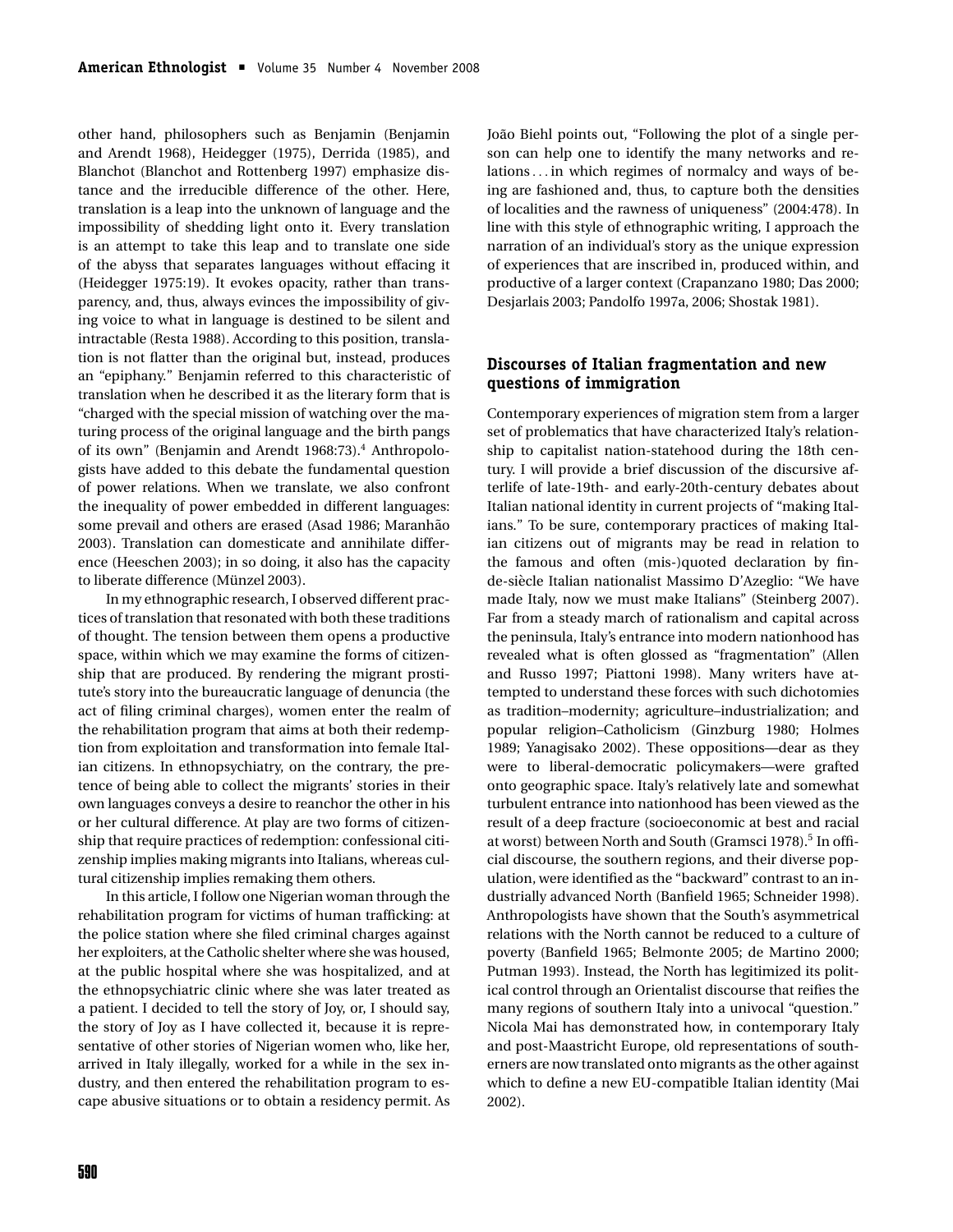As "the southern question" was feverishly debated in public discourse just after unification, so emerged two additional and related problem sets: (1) increasing numbers of impoverished Italians left (primarily southern) Italy definitively to find work in northern Europe and the Americas, and (2) Italy struggled to enter the colonial contest with schemes for "demographic" colonization in the Horn of Africa (Ben-Ghiat and Fuller 2005; Del Boca 1992; Ginsborg 1990; Labanca 2002).<sup>6</sup> Each of these related fields was tied in the late 19th century to Italy's struggle for a role among the great Western powers; at the heart of these preoccupations was the question of crafting national subjects who would be capable of carrying Italy toward its longed-for modernity.

These discussions about the propriety of Italian citizens were inevitably marked by understandings about race *(razza* or *stirpe)* and culture *(civilta) `* that would emerge again in Italy during liberal Italy's invasion of Libya (1911– 12) and the fascist invasion of Ethiopia and Cyrenaica (1934–36). In 1912, Italy passed the first law that granted Italian citizenship on the basis of jus sanguinis—bloodline and inheritance, in contrast to the territorially based jus soli. Such regulation endorsed a notion of nationality as a tenacious bond that could endure emigration and be passed down to descendants in the diaspora (Ballinger 2007). The emphasis on blood and ancestry profoundly influenced the subsequent citizenship law (Law 91, 1992), which still regulates issues of residency and naturalization today (Calavita 2005).7

Questions of citizenship cropped up again after WWII, when Italy experienced a series of "internal" migrations: the repatriation of Italian nationals from former possessions, the management of non-Italian displaced persons seeking refuge, and another exodus of laborers from rural southern areas to northern Italian cities (Ballinger 2007; Brettell  $2003$ .<sup>8</sup>

This brief history suggests that today's attempts by Italian institutions to manage these newest migrants are not novel but, instead, are part of a complex of processes that are at least as old as the nation-state itself. Since the 1990s, anthropologists writing for an English public have started paying close attention to phenomena of migration to Italy (Carter 1997; Cole and Booth 2007; Merrill 2006) and to forms of integralism (Holmes 2000), intolerance, and new racism (Cole 1997; Cole and Booth 2007; Sniderman 2000) that emerged in response to the increasing presence of foreign populations. This article builds on these studies by showing how the encounter between migrants and Italians raises unresolved questions about Italy's past and ambiguous negotiations between nationalization, migration, and colonialism. It also addresses the question of European identities after Maastricht and the imperative to negotiate between cultural affinity and a multicultural and multiracial Europe (Holmes in press).

#### **Denuncia: The subject verbalized**

*I am sitting in the office of Inspector Caccia, in Turin's police station. I am here to accompany Joy, a young Nigerian woman who is filing criminal charges against the people who brought her to Italy and forced her to work as a prostitute. She qualifies as a "victim of human trafficking"—a status which will eventually grant her a residency permit. She looks disoriented; I don't think she knows exactly why we are here. The nuns at her shelter told her she had to file criminal charges in order to enter the rehabilitation program, and they asked me to accompany her. Inspector Caccia has a reputation as "the inspector of Nigerian women;" he is known as having some sort of cultural competency. He has earned this name thanks to the hundreds of denunce (official statements) he has collected from Nigerian migrant women over the years, and for having a personal interest in Nigeria, a country he has visited a few times. He works with a Nigerian cultural mediator, Promise, who is in charge of translating the women's stories into Italian. Promise is in the room with us. She is confident; she speaks fluent Italian and English. She sits next to Joy. It is clear from the first exchanges between them that they speak two different Nigerian languages. Joy only knows a few words of Italian and speaks a pidgin English. But this detail stops neither the cultural mediator nor the inspector from beginning to collect her story. Promise asks questions in English, Joy stutters answers in her broken English, Promise translates Joy's stammered words into Italian, and dictates the text of the denuncia to Inspector Caccia who acts like a clerk following the orders of a superior*.

*P: "How were you brought to Italy? Did your madame come to get you in Nigeria?"*

*J: "No."*

*P: "How did it work?"*

*J: "Through a friend of brother Daniel who lives in London."*

*P: "Did you know why you were coming to Italy?" J: "No."*

*P: "Why didn't you ask before leaving Nigeria?"*

*J: "Didn't know."*

*P: "How did it work with passports?"*

*J: "With fake name, a Muslim name."*

*P: "When did you leave Lagos? What day, month, and year?"*

*J: "Don't remember; maybe August."*

*P: "Where did you go from there?"*

*J: "London."*

*P: "What was the name of the Nigerian man who brought you to Italy?"*

*J: "Mark."*

*P: "What did you do with him? Were you still a virgin?" J: "Yes."*

*P: "Did he rape you?"*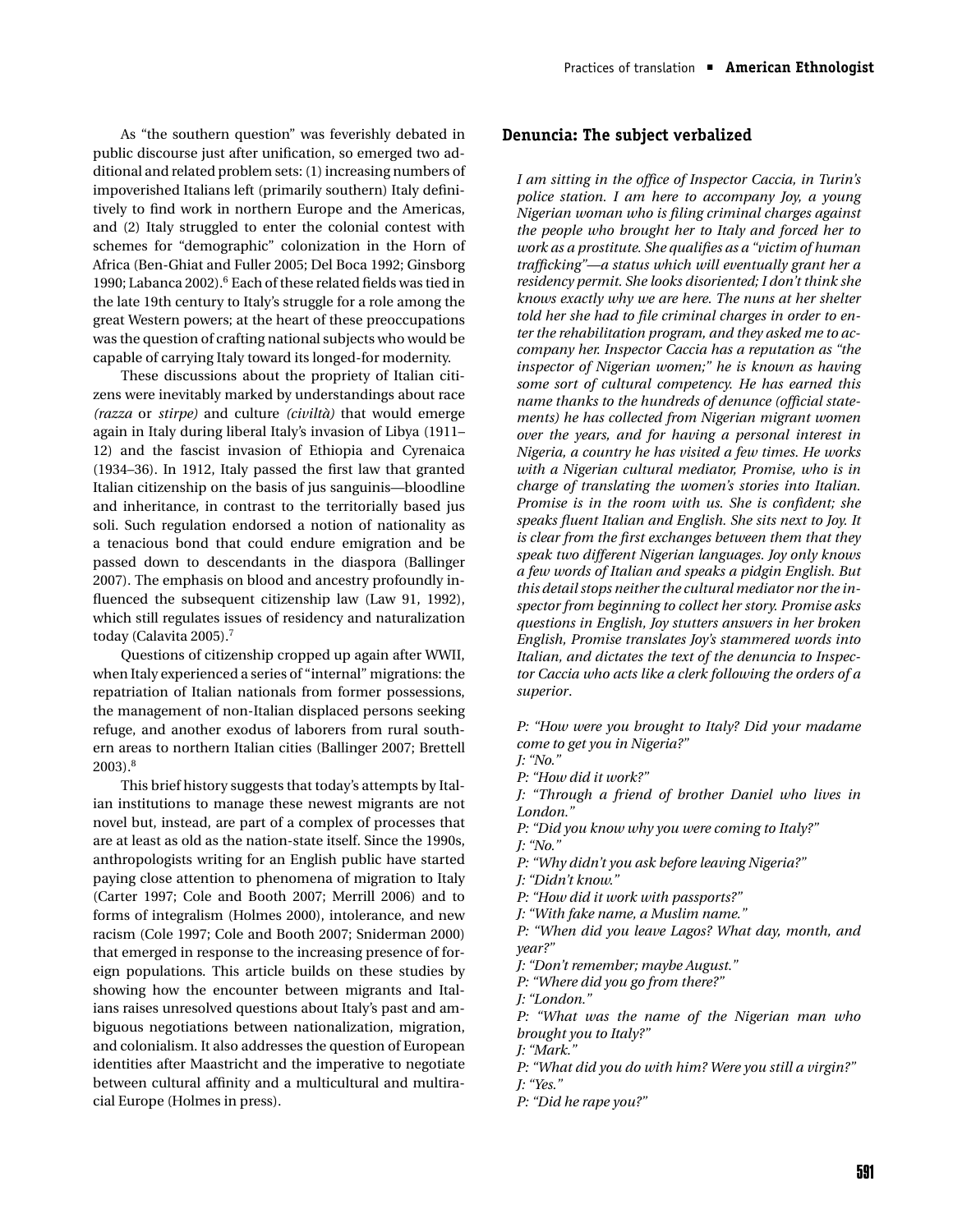*J: "Yes."*

*P: "Did your madame do voodoo to you? Did it happen before you left Nigeria or in Italy?" J: "Yes, in Italy."<sup>9</sup>*

Promise asks a series of questions almost without interruption: very precise questions, about people, journeys, addresses, dates, encounters, place descriptions, relationships between people, debts, and money (borrowed, earned, lost, and lent).

The document that resulted from this interrogation reads as follows:

*It was my brother Daniel that, unbeknownst to my mother, invited me to his house in Lagos and then put me in contact with a Nigerian guy named Mark who promised that he would be able to help me get to London so that I could finish school, and who then organized my departure for Italy. I state that in Nigeria I had never heard anything about girls being brought to Europe for work or school and then forced into prostitution. I left from Lagos on August 4th, 2002, around 11pm. I traveled with a passport that had my photo, but not my personal information. I don't remember the name that was on the passport, but it was definitely a Muslim name. In fact, they had made me dress as a Muslim woman in order to render the personal information on the passport more believable. As soon as we arrived in London, Mark brought me to his house and made me follow him into a room and, that night, regardless of the fact that I begged him to leave me alone, abused me by raping me. This made me suffer a lot and it contributed to confirming my conviction that I had fallen into the hands of bad and unscrupulous people. We arrived in Turin the following day. It was September 15, 2002, a date that I will never forget. That day he sold me to my madam. The day after my arrival in Italy, Grace, my madam, cut pieces of the nails on my left hand and a lock of hair from my head. She then made me give her some pubic hairs and my underwear, which she stained with blood after having made an incision in one of my fingers. In making me give her these "things," which she organized in a cardboard box after having wrapped them in a piece of fabric, she demanded that I always do everything she ordered me to; otherwise, something awful would happen to me—sickness or insanity. She then made about 20 incisions above my breasts with a razor blade. She then forced me to start prostituting myself immediately. [my translation from the Italian, from my field notes, Turin, Italy, May 12, 2003]<sup>10</sup>*

The interrogation and the writing of the denuncia lasted five hours. Joy's hesitance and stuttering did not come through in the document. Joy's trembling voice, broken sentences, and confusion were erased. Yet she had just performed the very act that granted her access to services

and rights that allow her to become a visible and legal subject in Italy.

What does this story tell us about the possibility of being a migrant subject at the threshold of institutional languages and their inability to provide a narrative that can account for the migrant's experience, while at the same time providing the possibility of becoming visible and recognizable as a subject? Denuncia is an act of translation in which migrants get caught as they attempt to make a space for themselves within the receiving society.

In terms of immigration legislation, what distinguished Italy from other European countries until 1986 was the near absence of legal controls; in that year, the first Martelli law was passed (and then further revised in 1990), aimed at regulating the legalization of migrants and closing the borders until further laborers were considered necessary. The Maastricht Treaty (1992) conceived of a Europe without borders in which people and goods could circulate freely. However, in accord with the Schengen and Dublin Conventions, European immigration policies became stricter by sanctioning the militarization of external borders, the immediate expulsion of illegal migrants, or their temporary custody in detention camps. Within "Fortress Europe" questions of asylum and migration became a matter of "security" more than human rights and citizenship.

In 1998, the Italian center–left government revised the Martelli law and it introduced a "model of reasonable integration" aimed at preserving "personal integrity" for migrants, and, in line with the decentralization of the welfare system of the beginning of the 1990s, at strengthening integration policies with the involvement of civil society organizations (Zincone and Ponzo 2006). Article 18 for the protection of "victims of human trafficking" was part of this project. In 2002, as the culmination of more than a decade of anti-immigrant discourse supported by the extreme right, the law was revised following more repressivelegalist stances. The rights for "victims of human trafficking" were not challenged. In fact, within the context of the legislation, Article 18 is the only regulation that allows illegal migrants who are already present in the country and who are not eligible for refugee status to apply for a residency permit, granted that they qualify as "victims." For this reason, Article 18 is also referred to as a "normative oasis" within the law, or as an anchor of hope for those seeking  $legality<sup>11</sup>$ 

### **Ambivalent inclusion: Truths, lies, and the paradoxes of institutions**

On the day of the denuncia, the interrogation of Joy resulted in the precise and pressing rhythm of state bureaucratic language, masterfully conveyed by the translation of the cultural mediator. Joy was, in a way, dispossessed by stuttering, lack of words, and moments of silence and emptiness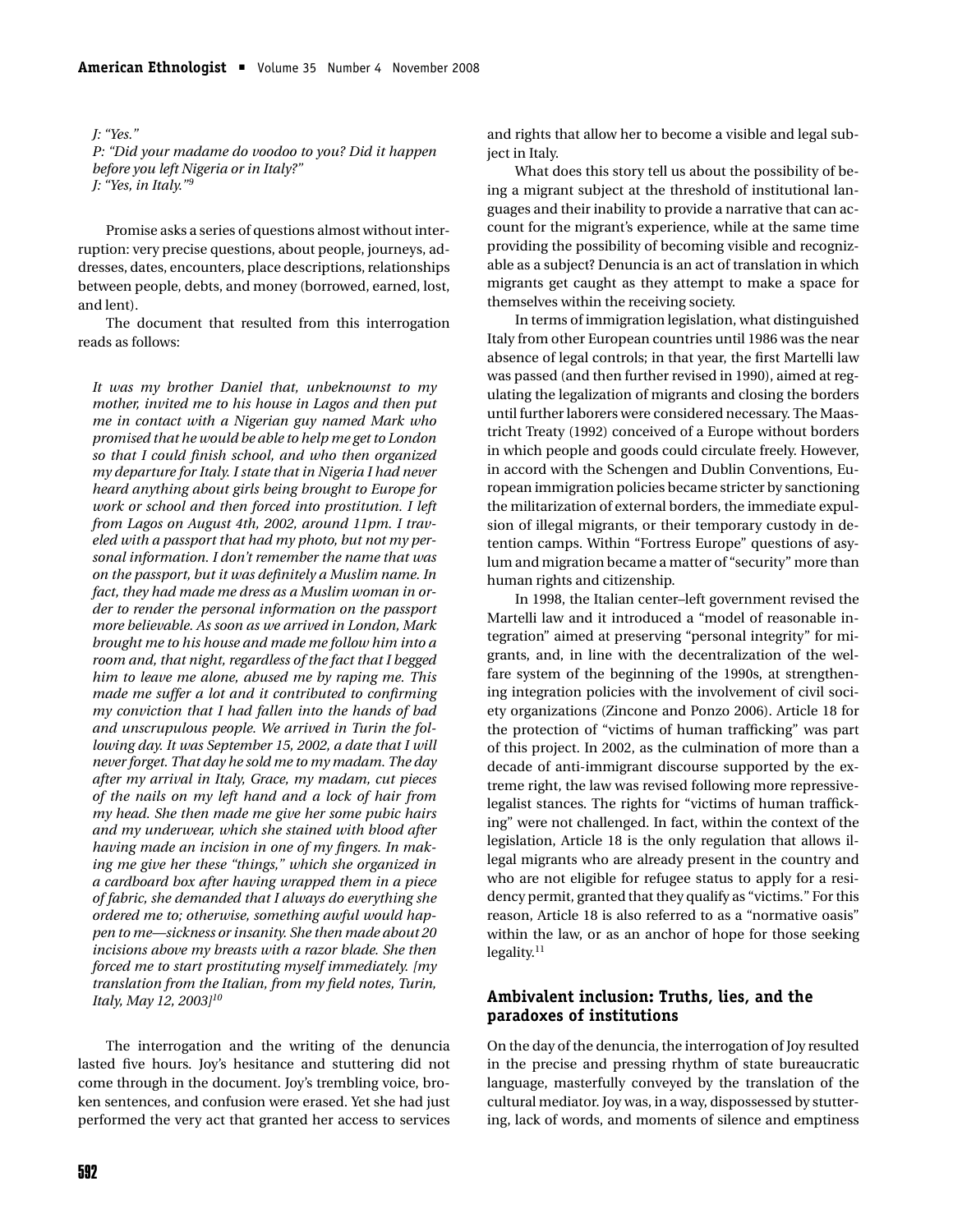in remembering a story that, for the most part, she did not want to remember.

In brief, the story that resulted from that day of interrogation runs somewhat as follows. I will paraphrase and summarize the text of denuncia as it took form by the end of the interrogation.<sup>12</sup>

*Joy is 18 as she enters the rehabilitation program. She left Nigeria a virgin when she was 15. Her brother arranged for her to travel to Europe, with the promise that she could pursue her studies there. Joy completed primary school but dropped out at the beginning of secondary school, as money was lacking in the family. Her father is absent from her life. Her mother has a small seasonal business in the local market in Benin City. She never knew where Joy was taken or what she was doing. In Italy Joy was sold to Grace, the woman who became her madame. Grace told her that her travel from Nigeria to Italy cost them 90,000 Euros, and that in order to pay her debt quickly she had to work as a prostitute. Joy thought that being a prostitute meant wearing heavy make up and had no idea that she had to have sex with men. Grace told her to put on a mini skirt, a wig, high heel boots, and a tight shirt and sent her on the streets to work with the other Nigerian women. From that moment onwards, she was told that her name was Julliet, and if someone asked her age, she would say she was 20 years old. After her first client she was taken to the hospital for constant bleeding. Once she was discharged, the madame forced her to go back to the streets even if the bleeding continued. She worked from 8 am to 9 pm every day and gave all the money she made to Grace. Grace made Joy take an oath not to betray her and pronounced these words: "If you don't pay your debt, you will die. If you tell anyone about what is happening to you, you will become crazy. I bought you with the money I earned from my own prostitution and now you have to return the money with yours." The police caught Joy several times, but never deported her. Her madame used to hit her with a belt every time she would come home without having earned enough money. She once escaped from her madame's house and lived with another Nigerian woman for a few months. During this time she continued to work as a prostitute, to pay Grace, but also kept some money for herself. One night, she was raped by three Italian men. She was taken to the emergency room and social workers approached her to explain about the possibility of entering the rehabilitation program for victims. In the denuncia, she declared that she had made a conscious decision to join the program*.

The practice of filing criminal charges takes place by means of translation and represents the moment in which women enter into a pact with the state and become legal. Although the document silences many aspects of the women's lives, their stories constitute the content of denuncia and become the official story. In this process, Joy occupied the position of an "I" (denuncia is written in the first person), crafted for her by the bureaucratic language of the police document and internalized by Promise. Most of these statements sound alike, and the women are often aware of the questions they will be asked to file criminal charges. Therefore, Joy was allowed to perform a speech act that enabled her rebirth as a legal resident. Although her voice was lost in translation, her position as a legal subject was constituted in the very process of translating her story into the text of the document.

In the process of translation, some women experience ambivalence and unease in filing criminal charges against people whom they perceive as "benefactors" as well as "exploiters," insofar as the accused made it possible for them to migrate, to make money, to help their families, and to make new lives for themselves. The state cannot account for the fear and sense of guilt provoked by the action of denouncing family members involved in the women's migration. Also, the police office is not the space where the fear of going mad—that paralyzes some women as they tell the whole story—can be heard. Denouncing a pimp is often experienced as breaking an oath, and this entails the curse of madness. In Joy's case, one of her brothers organized her travel to Europe. The fear that, by denouncing her "traffickers," other family members back home would be threatened to death and that she might fall into madness, made Joy ambivalent about telling her "story."

In our conversations, neither Joy nor other Nigerian women used the term *voodoo,* which typically appears in the denuncia and is often the topic of discussion of police officers, care providers, and psychologists. Joy and others prefer to refer to their devotion for gods and goddesses such as Mami Wata. This attempt to make the law "culturally sensitive" by introducing a term to describe Nigerian women's experience of "swearing oaths" at shrines before departing from Nigeria or on their arrival to Europe serves a double purpose: on the one hand, it points to the breaches within the bureaucratic language that allow for the creation of concepts—such as "voodoo"—that are an attempt at cultural sensitivity but that also reify the migrant's alterity. On the other hand, in drafting a denuncia, the concept of "voodoo" is manipulated to prove the degree of victimization of the women, coerced to obey their exploiters by means of exotic cults and occult threats. It represents a complete loss of the expression of personal desires and choices, something the women know too well when they file criminal charges and decide to adhere to the category of "victim," whether it truly applies to their story or not. They know how to talk about "voodoo," in the sense police officers use it, and they know how to do things with it, but they do not invoke this term outside of the institutional settings where it represents one of the criteria to measure the degree of subjugation to prostitution networks. Words make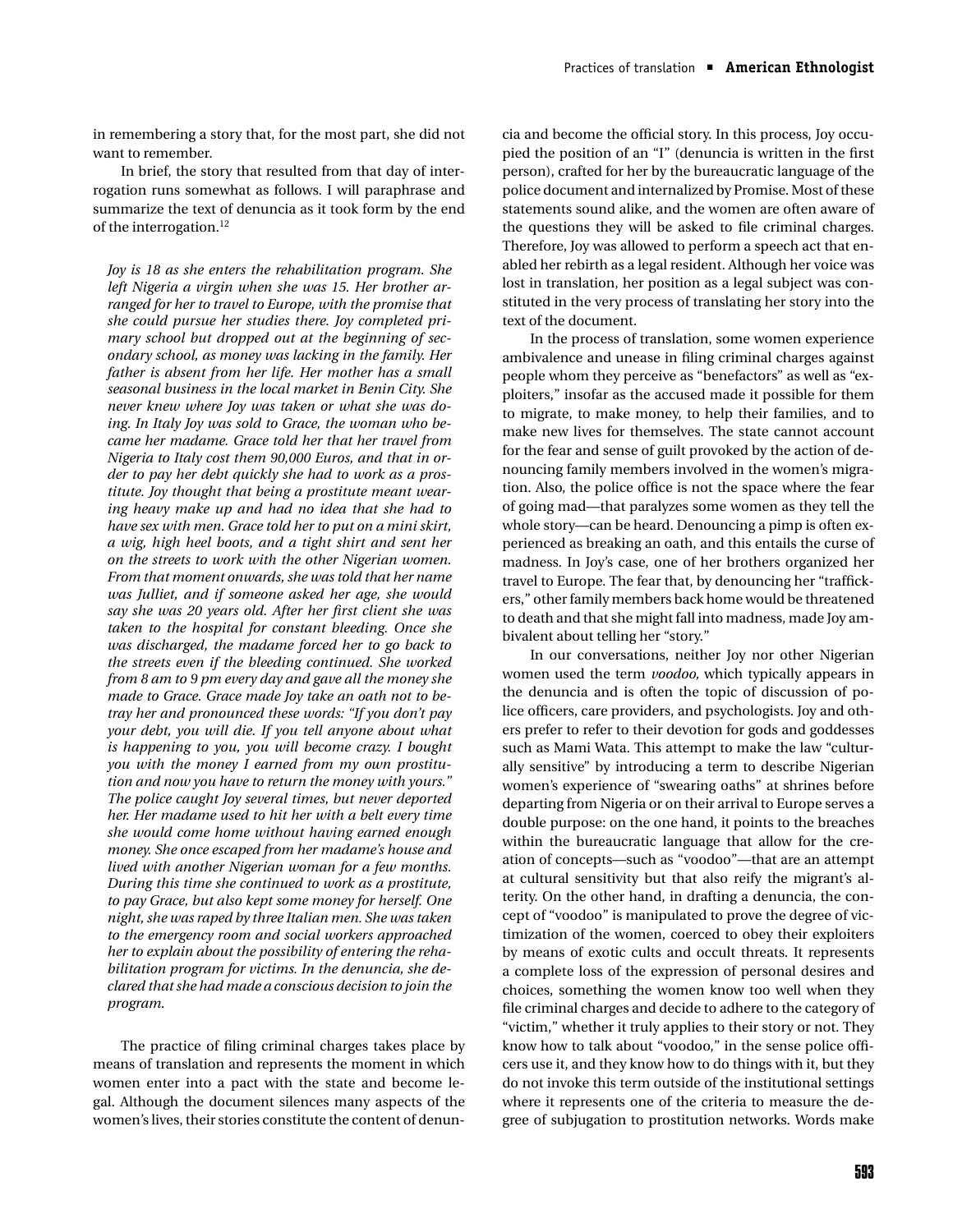things happen. They know that being a victim of voodoo gives them more of a chance to qualify as victims.<sup>13</sup> Such a label, therefore, has a double power: although it erases the ambivalence of women's experiences by reducing them to the category of the "victim," it also allows for other experiences to take place.

The nuances of what it means to be a "victim," and how it is woven together with conscious choices and meditated decisions on the part of the women—who have often taken prostitution into account as a phase of their migration experience before landing on the shores of Europe—do not emerge from the denuncia. "I kind of knew that I was going to work as a prostitute for a while, and then I would find a normal job," shared a woman from Benin City, "but I never thought it meant working in the streets at night; I needed money to support my siblings in Nigeria after my parents died." A young woman from Romania pointed to a similar experience when she told me:

I left my country because there was no job and I didn't want to depend on my parents. The people who brought me to Italy told me that I would work as a babysitter, but I knew I would work as a prostitute. I thought I could do it for two or three months of my life, make a lot of money, and then go back to Romania, but then the months passed and I stayed. I have sent my family enough money for them to live well for several years.

The discourse around trafficking is articulated through fixed dichotomies such as victim–agent, slave–sex worker. It sustains itself by drawing from the most extreme cases of abuse and violence that migrant women face as illegal migrants and coerced prostitutes because these cases are "easy" to think about (Agustin 2003). What challenges the official discourses are all the cases that do not fit any of these dichotomies but that, instead, are possibly explained in between or, better, outside dichotomies that attempt to decode the experience of migration. Although these dichotomies reduce the complexities of migration to extreme poles, they also produce forms of inclusion and exclusion to which migrants can resort.

# **The hospital and the shelter: Elusive stories and the language of biomedicine**

Immediately after filing the denuncia, Joy had several crises. During these episodes, she would tremble with fear, at times ending up in uncontrollable fits and seizures; be completely unresponsive to the nuns; and become physically rigid and stiff. She was afraid of sleeping in her bedroom by herself. In more dramatic moments, she would run to the kitchen and grab a knife. She reported hearing a voice telling her to kill herself. It was the voice of Grace, her madame. For days the nuns did not know what to do, aside from stopping her from

harming herself. They would describe her crisis as follows: "She crawls on the floor as if she was a snake; her body becomes as heavy as a piece of wood that weighed 200 kilos; we can't lift her even if the four of us together try. She says she wants to die." The nuns described these episodes as "epileptic convulsions" and justified them as consequences of the subjugation she experienced through what the nuns understood as voodoo rituals.

Before hospitalizing Joy, they called her pastor from the local Pentecostal church. He performed rituals with water, which reduced her to crawling on the floor. He suggested that the nuns contact Joy's madame to tell her to stop performing rituals against Joy, "otherwise," he told the nuns, "she is going to die in seven days." None of these rituals worked. After another crisis on Christmas night, Joy was hospitalized. Her diagnosis showcased the overlapping languages and criteria: "psychotic syndrome linked to her prolonged exposure to serious psychophysical traumas." The psychiatrist explained her "posttraumatic psychotic syndrome" as a consequence of being forced into prostitution at a young age, being raped twice, and being reduced by her madame's voodoo rituals to a state of psychological subjugation. He concluded she was prone to dying or going mad, if not treated. The symptoms reported were "hallucinatory voices of a persecutory type, delirious and persecutory interpretations, anxiety attacks, nightmares, and insomnia." Apparently, the last crisis started immediately after Joy had found out that her madame was still a fugitive. "If she is free, she can do rituals on me."

Meanwhile, the nuns were always with Joy and, at the suggestion of the psychiatrist, tried to collect information about her life before coming to and while in Italy. Her story seemed impenetrable to them, constantly eluding their attempts to grasp some truth about her past that would explain her current suffering. During one psychiatric appointment, one of the nuns said: "Each time, she tells a different story. It is as if she did not have a center, an identity that could hold, a story to which she could adhere, a culture that could sustain her." The Nigerian cultural mediator also complained that Joy always lied: "she never gives me the same version of the story."

The psychiatrist reflected on the nuns' concerns: "The different versions of the story could be a strategy of survival, a defense; if she told the true story she would probably die; she is not able to handle the truth of her own story." He alluded to a dangerous truth that could only be approached through lies and fearful attempts to own it again (or maybe own it for the first time), at the risk of being annihilated by it. Joy's migration, her exile, can therefore be seen as a possibility to occupy her story differently, in a way that could make healing possible. But this story couldn't emerge within the hospital and the biomedical language.<sup>14</sup>

The psychiatrist's interpretation shows how various actors reacted differently to Joy's numerous narratives. The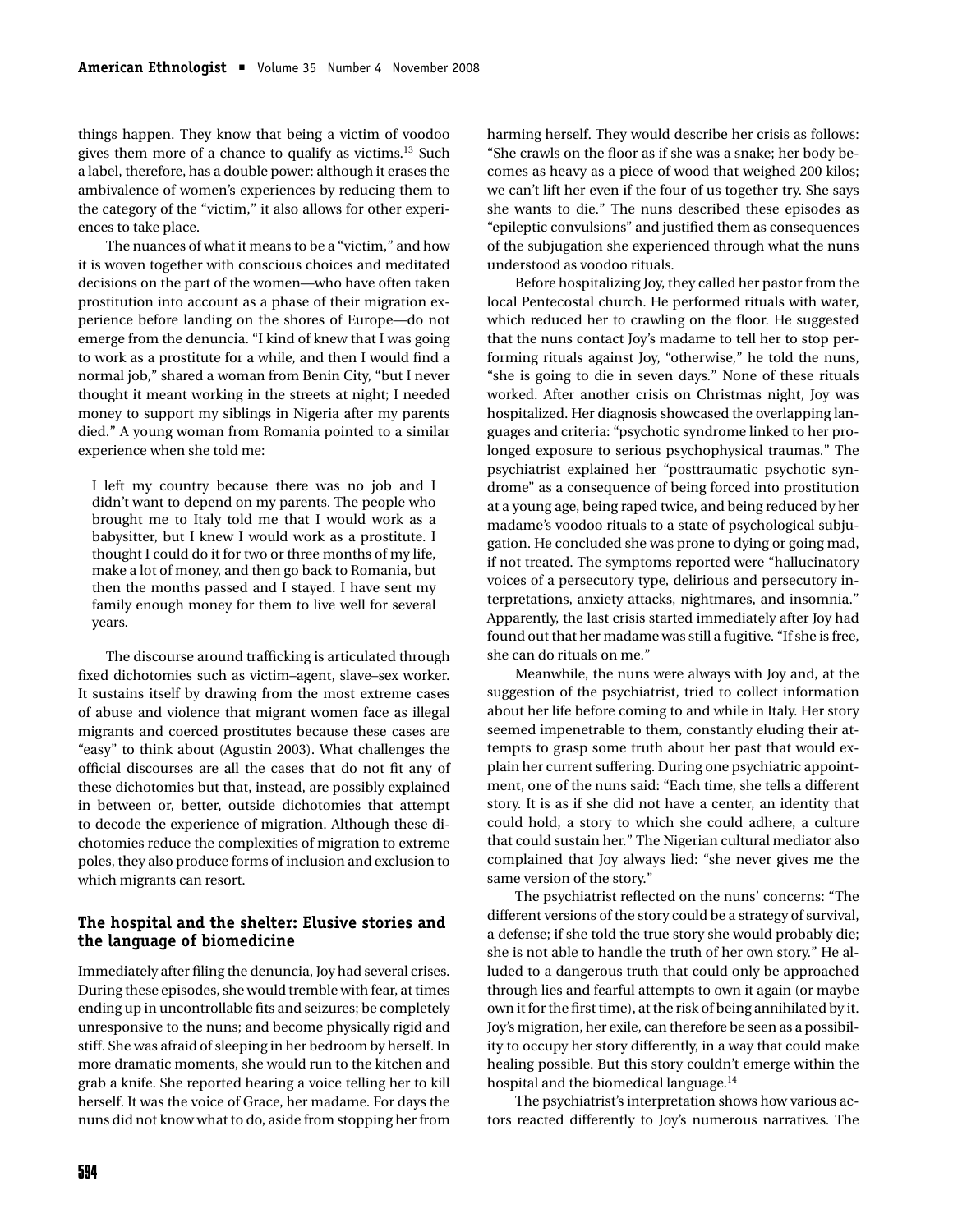opacity of each fragment of Joy's story confused their attempts to rehabilitate "victims" and their goal of freeing them from subjugation to making them autonomous subjects. According to the confessional logics of both Catholic groups involved in aid programs and that of the state, rehabilitation is aimed at providing the women with an alternative anchor for identification, translating the socially unacceptable identity of the "prostitute" into the more commensurable one of the "victim."

In Italy, the separation of church and state has been a central theme since unification, when the state could not afford to alienate the Catholic Church because of its wealth and charitable apparatus (Quine 2002). This legacy continues as the Italian state relies on the Church's resources to implement social policies. Moreover, Catholic social doctrine has deeply influenced both the foundation of the EU and current formulations of neoliberalism, by promoting a model of social and economic life that privileges the social (Holmes in press; Muehlebach 2007).<sup>15</sup> As Douglas Holmes argues, the EU is designed according to the framework of solidarity in the midst of diversity that fosters the image of a society based on a delicate interdependence between different groups and moralized individuals that owed one another active support (Holmes 2000).

As victims, migrant women are recognized and taken in by social services. Outside of the narrative of the victim, recognizing the other in his or her difference becomes a terrain fraught with the danger of losing one's own center, or, with de Martino, we could say of losing one's own presence (de Martino 2000).<sup>16</sup> For de Martino, the "crisis of presence" refers to the individual's existential fear of being effaced by situations that challenge his or her ability to handle external and internal realities. This risk is shared by both migrants and Italians alike, when their mutual differences and incommensurabilities conflict. This is how I interpreted the anxiety and fear I heard in the nuns' concerns about Joy's "psychotic episodes" and the impossibility of grasping some coherent narrative that could then be labeled as Joy's story.

As for Joy, she did not have many prefabricated stories at her disposal other than the story of the "victim" provided by the denuncia, which found its raison d'être within the Catholic rhetoric of confession and redemption. Approached as a "victim," she responded as a "victim." Joy's experience also points to something I have observed in other migrant women's life stories. They come to inhabit the category of the "victim" for periods of their migration trajectories; they often have that category ascribed to them, but they are never completely subsumed within it. Hence, the confused versions of the past that creep into their narratives, as a way of redeeming a story that cannot be told while it attempts to make itself visible. Joy's suffering was an account in and of itself, a way of telling an ineffable story in institutional settings that represent, to her,

multiple alterities that prevent the production of a single narrative.

When she was discharged from the hospital, she expressed her concern about what would happen to her once she had fully recovered: "I don't know how to do anything; what will I do when I get better? I am nothing, I can only go back to the street." Her concern, apart from practical ones concerning a job, speaks to her fear of being recognized solely as a suffering victim. Being labeled a victim contains the migrant in a moment of loss, outside of which the risk of experiencing a crisis of presence re-presents itself with full force.

## **Ethnopsychiatry: The play of diagnostic and cultural interpretations**

After her first hospitalization, the nuns and the hospital psychiatrist consulted with the ethnopsychiatrists at the Centro Fanon, and eventually Joy was taken in charge as a patient. Established in the late 1990s by a group of Italian psychiatrists, psychologists, and anthropologists who were interested in medical anthropology and in the question of cultural difference, the Centro Fanon was conceived as a political response to the rising discrimination against migrants (Beneduce 1998). Partly inscribed within a revival of clinical ethnopsychiatry in other European countries (Fassin 2000b), this center is engaged in the debates on psychiatric reform in Italy. There is a movement toward a revision of the Basaglia Law (that instituted communitybased structures to cope with the problem of mental illness) by reintroducing residential hospital care. Clinical ethnopsychiatry (originally associated with colonial psychiatry) is a site where, through the incorporation of different etiologies of mental suffering and healing approaches, a strong counterdiscourse to normative psychiatry is produced. Culture provides therapists a framework for developing a new practice of listening where the patient's claims to the magical and the supernatural—as constitutive orders of subjectivity—are taken seriously and often used as therapeutic tools.

Cross-cultural psychiatry has evolved differently in many countries because of various factors, including the political status of minority groups, histories of colonization and migration, and different conceptions of citizenship (Watters 2007). In Italy, reflections on the relationship between culture and psychiatry have been influenced by Tobie Nathan's ethnopsychoanalytic approach to migrant patients in France. His work focuses on the symbolic meaning of traditional healing practices and on formal analogies with psychotherapy (Kirmayer 2000). Although the goal to reanchor migrants within their traditional culture as a therapeutic technique is explicit in Nathan's practice, the work of the Centro Fanon is also influenced by other philosophical traditions—such as phenomenology,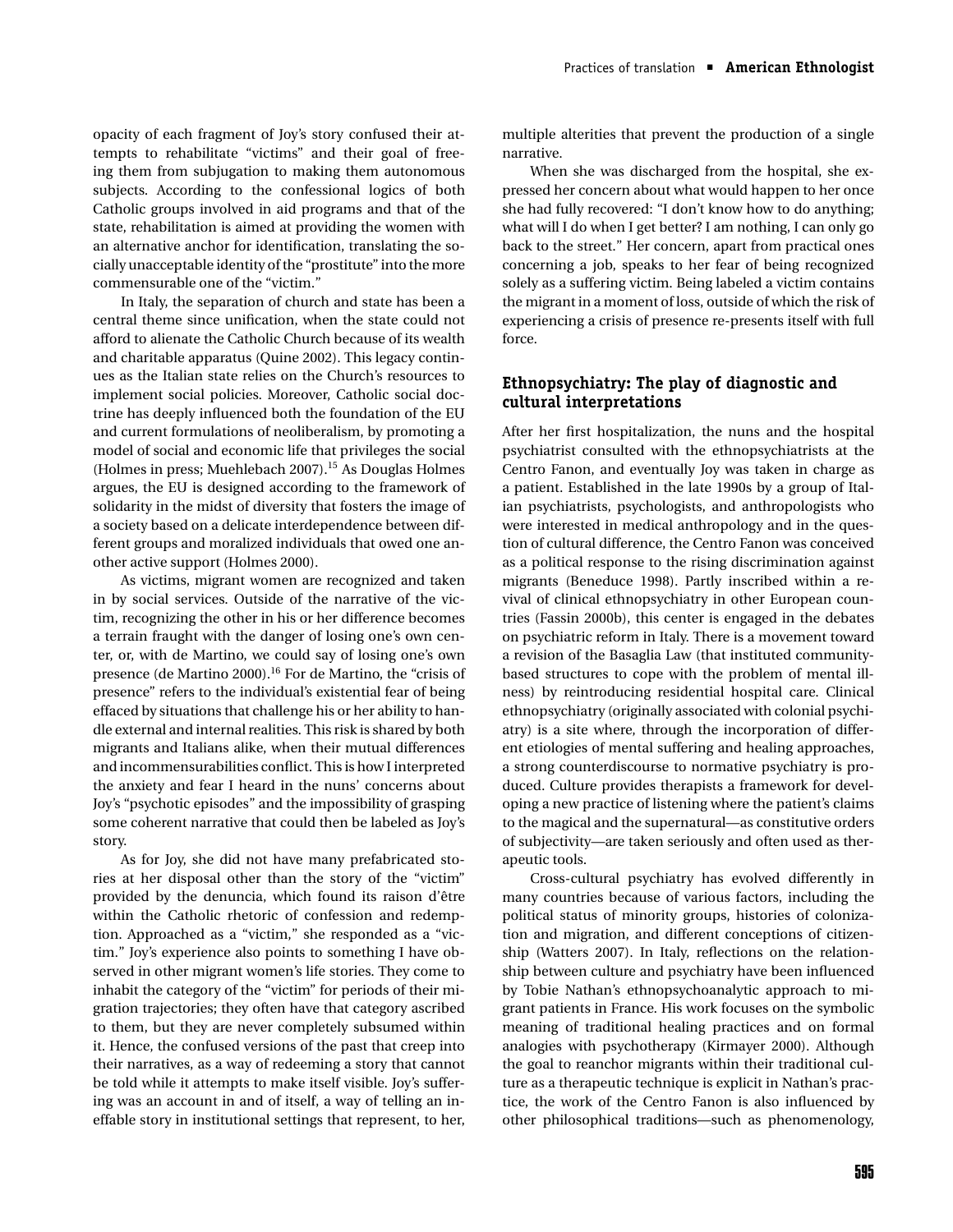existentialism, and, in anthropology, the work of Ernesto de Martino. The specificity of Italian ethnopsychiatry can only be understood against the backdrop of the debates around the deinstitutionalization of the mentally ill and the radical critique of public institutions initiated by Franco Basaglia in the early 1970s (Pandolfi and Bibeau 2005).<sup>17</sup> Moreover, Frantz Fanon and his radical denunciation of colonial power relations and the violence embedded in all institutions represent the ground on which the group of practitioners at the center base their reflections around discrimination and race and conceive trainings for mental health practitioners and social workers who work in public services. In this context, all these legacies come together in interesting and sometimes contradictory ways.

When asked at the Centro Fanon about her crises, Joy responded with frustration and anger at the fact that she had yet to receive her residency permit. She had been in the rehabilitation program for four months. Although she had filed criminal charges, the bureaucratic time of issuing such documents is often extremely long. When she met the ethnopsychiatrist at the center, she refused to talk to him. A Nigerian cultural mediator was present during the consultations and, unlike the mediator at the police station, she spoke the same language as Joy (Edo). The ethnopsychiatrist asked questions such as: "Are you in contact with your family in Nigeria? When was the last time you talked to your mother? Have you talked to the brother who sent you here without telling you about prostitution?" She would respond with "yes" or "no" or with long silences. After several attempts on the part of the ethnopsychiatrist, Joy started telling "her story" from the time she had arrived in Italy. It sounded, uncannily, just like the text of denuncia archived at the police station. And then she burst into a long list of grievances:

I am tired of telling the same story over and over again. I gave them my story and I still don't have a residency permit or a regular job. I am going crazy because my madame knows I have reported her to the police. I live with Catholic nuns who pray day and night and I am still sick and without papers. Why don't their prayers work? If I go mad, it means voodoo works here in Italy as well. This man can't do anything about my papers; what's the point of telling him my story anyway?

The cultural mediator not only translated the ethnopsychiatrist's questions for Joy but was also given the space to ask her own questions and collect Joy's story without specific instructions from the therapist. The idea is to create a space where patients can use their own words and languages to express what they are going through. In this context, the cultural mediator is asked to be much more than an interpreter, an expert at finding equivalences between languages. Rather, she is asked to be a juggler of words and concepts, flexible enough to make them

resonate in the language of the other, whether he or she is a patient or therapist. Even so, for several weeks during the consultations, any question or reference to Nigeria was met with Joy's complaints about not having papers, the denuncia not being effective in giving her legal status, not having money as she did when she worked on the streets, and so on and so forth. The ethnopsychiatrist resisted making a diagnosis. Further, he suspended the previous diagnosis in his attempt to let another story emerge. However, the ethnopsychiatrist encouraged her to slowly get back in touch with her family in Nigeria and, more generally, with her life in Nigeria. He suggested that she read African literature—if that was something she used to like to do. Or that she goes to the exhibition of African art currently showing at the art museum in town as a way to reconstitute ties with "home." When she started seeing the ethnopsychiatrist, Joy resisted all attempts to draw her life and story back to where she was from. She did not know what an art exhibition was. When the therapist explained to her that there would be statues from Nigeria, she understood him to be describing real people who might report her to the people she had denounced and cause troubles to her and her family back home. The therapist told her to write down all the words she would hear in her head and said that if the voices told her to kill herself, she should cry out "the doctor forbids it!"

Eventually a different story crept into the usual exchange of words. Charity, the cultural mediator, evoked the possibility that Joy belonged to a secret society in Nigeria, which would explain her resistance in revealing the details of her life back home. On that day, Joy had a strong headache that made it more difficult for her to talk. The therapist put his hands on her head and asked her to tell him about her past in Nigeria. "You are safe here; the doctor protects you from the people who want to harm you through voodoo rituals." She remained silent, with her eyes closed. "Do you have another name, an African name?" "Yes?" "What is your African name?" "Ivie." Slowly she ´ started saying more. She was worried about going mad because she had not paid her debt to her madame and she had broken the oath. "My madame will do anything to destroy me, to make me go mad." The ethnopsychiatrist asked the cultural mediator the expression in Edo for "to go mad." "Iwaré." "Is it a general term or is it linked to voodoo rituals?" "It means that the people who do magic to you make you become a cadaver without a body; you become a slave, useless, the living dead, as being at the threshold of life and death." At this point Joy started to complain about back pain and her legs being very heavy, as if full of water. She had experienced these symptoms before but had never revealed them to the therapist. He then asked her if she had ever participated in the worship of Mami Wata, the goddess of water, wealth, abundance, and success. Many migrant women from Nigeria are devotees of Mami Wata, the goddess to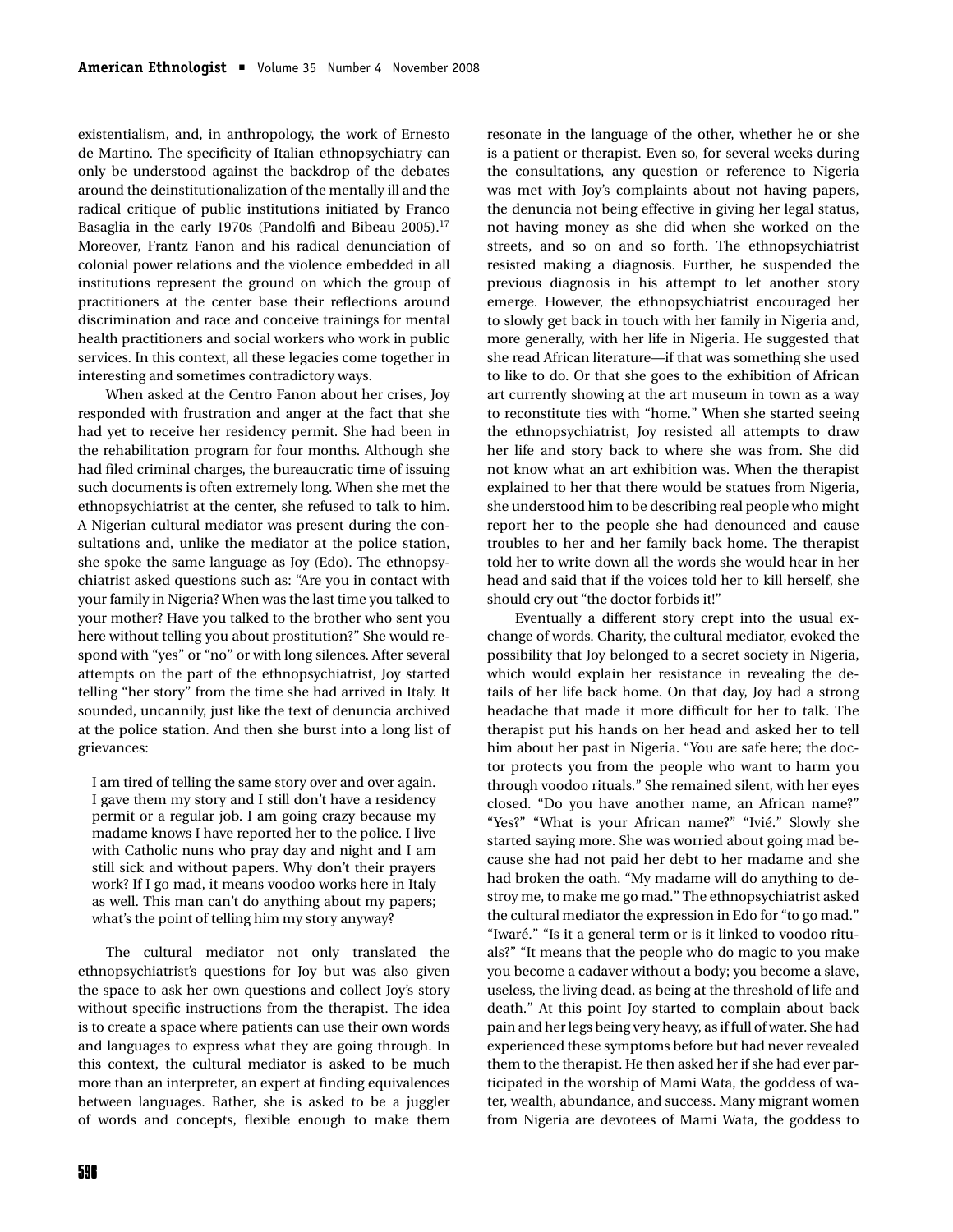whom they are offered as a bride before embarking on the experience of migration. After a while, she recounted that her mother had brought her to one of the Mami Wata ceremonies and that for a long time she had worn an anklet as a symbol of her devotion. When she came to Italy she joined a Pentecostal church and ceased worshiping Mami Wata. A flurry of words uttered by Joy, translated by the cultural mediator, picked up by the ethnopsychiatrist, and reappropriated by Joy circulated during the consultations. Her symptoms seemed to resist any linear account; they pointed instead toward confused relations, opaque memories, ruptured belongings that exceeded any psychiatric diagnosis and could not be made commensurable through any possible clinical account in the biomedical sense.

How is the voice of the migrant rendered, translated, heard, erased, and produced in different institutional settings? What are the implications of these experiences for the subjectivities of migrants? These are questions of translation. Being caught in webs of translation was a quotidian experience for me and the people with whom I did research—migrants and Italians alike. But also, translation as a long-standing philosophical and anthropological question points to the complexities of what it means to live together in a society that figures the presence of migrants as a "threat" and is obsessed with the need to make the other understandable by translating difference into more familiar terms, which are often uttered in institutional languages. I see this process of translation as deeply ambivalent and fraught with paradoxes. On the one hand, translating can be an act of power and erasure that makes the inequalities of languages evident (Asad 1986). On the other hand, Walter Benjamin has taught us that the task of the translator is to abide with the difference and multiplicity of languages and find "a somewhat provisional way of coming to terms with the foreignness of languages" (Benjamin and Arendt 1968:75). In this sense, translating is not an exact transposition of meaning from one linguistic system into another but, rather, a process of transformation that both languages (the one from and the one into which we translate) undergo. The paradoxes lie in the fact that each practice of translation while erasing, also transforms both migrants' and Italians' forms of life. Through an act of effacing, it also constitutes migrant subjectivities.

# **Paradoxes of redemption**

Filing criminal charges and living at the Catholic shelter are two phases of rehabilitating victims and converting them into citizens. They represent phases during which migrants are converted into citizens. Some of the women in the program happen to be patients at the Centro Fanon as well. In this last context, becoming an emancipated subject has a different valiance: rather than converting migrants into citizens, ethnopsychiatry is more concerned with reactivating connections and forms of belonging with their cultures of departure. I once heard a police inspector say: "Today I am unable to verbalize the Nigerian woman; please come tomorrow." What he meant was that he did not have the time to listen to her testimony and write it as the official document of denuncia. To verbalize something means to put it into words, and in Italian a *verbale* (which is the noun deriving from *verbalizzare*) is an official document containing a damaging admission to the police, offered as evidence. What does it imply to verbalize a person? What does it mean to verbalize a migrant who applies for a residency permit? In this sense, denuncia, spelled out in the antiseptic language of the police report, provides women with the words to tell their story, to be born as legal subjects, to find a space of recognition through a narrative that neither belongs to them nor resonates with their personal story of migration. The question of redemption and expiation is not only a crucial issue for Catholic groups involved in aid programs but is also at the core of integration policies promoted by the state. Just as spiritual redemption for a Catholic is attained by passing through the phases of purification (remorse, confession, penance, transformation, and forgiveness), the program functions according to the logic of expiation. Filing criminal charges is a form of social and bureaucratic confession that is strictly connected with the will to pay one's own debt to society through both penance and reform of oneself.

For Michel Foucault, since the Middle Ages Western societies have established the confession as one of the main techniques for the production of truth. A confessional outpouring has ensued since the 19th century that shaped various fields of knowledge such as justice, medicine, education, and love (Foucault 1980). The proliferation of confessional technologies in modern Europe was based on the assumption that truths are hidden within the individual. Processes of revealing are viewed as purifying. The history of penance teaches us that by the very act of verbalizing sins, the individual expels them; by naming the transgression one becomes clean of its consequences. Although confession is more about admitting one's own sins, the practice of denuncia is about claiming one's own condition as a victim. Nonetheless, filing criminal charges in the context here discussed seems to have a confessional connotation inasmuch as it marks the first step of the reform of the person. The other steps of the program, such as spending time at a shelter, are conceived of as phases during which women become "autonomous subjects," redeemed from the position of the victim. At shelters and police stations the stories of these women are often already crafted for them in the style of the confession that entails expiation.

Women often share contradictory stories that are perceived as lies by the institutions, as if they were using these narratives as tools to craft their new life in Italy, as migrant subjects constantly at the junction of divergent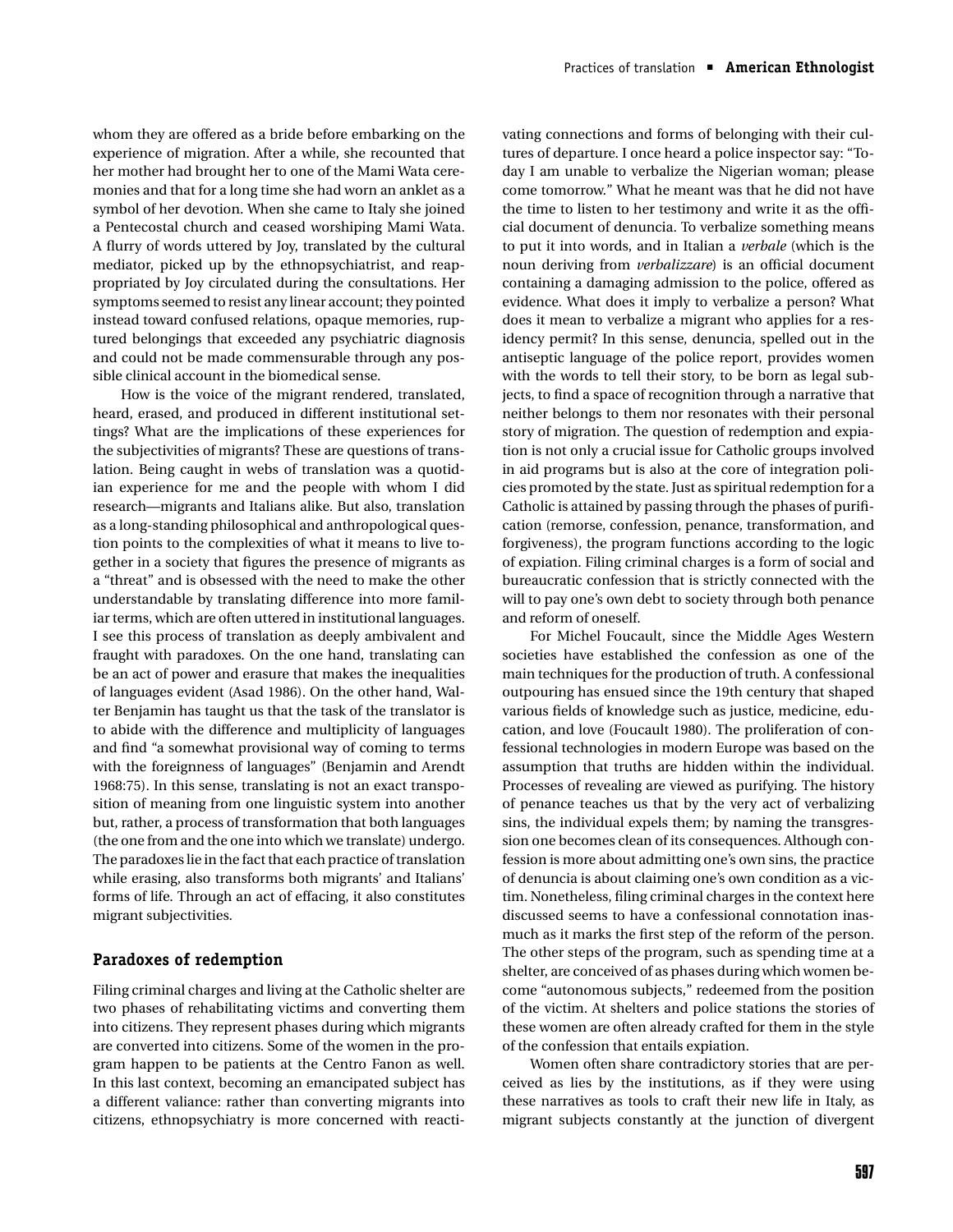social projects and discourses in which they must be "rehabilitated," "autonomous," or "emancipated" (Moorehead 2005). In Joy's case, she was unable to tell a story different from the one of denuncia when she first met the ethnopsychiatrist. Many migrant women struggle with the incommensurability of their own difference and they themselves get caught in the mechanism of commensuration, of wanting to be assimilated, reduced to the identical, becoming Italian. The persecutory dimension of one's own culture (Benslama 2000; Pandolfo 1997b, 2000) that migrants may experience is precisely what often allows them to coincide with the stories Italians design for them.

What happens differently in the ethnopsychiatric setting? What happens to the stories told and kept silent when patients, ethnopsychiatrists, and cultural mediators meet in a consultation? What practices of translation are at play, and how are psychiatric diagnostic criteria put into question? In this setting, patients often arrive after having been diagnosed at the public hospital. They are sent to the Centro Fanon as migrant patients in need of a different kind of treatment. The presence of cultural mediators allows patients to speak in their mother tongue, and different interpretations of the patient's suffering can thus circulate during the consultation. Mediators are asked to explain and clarify symptoms according to the cultural idioms of the country of origin of the patient and can also participate in the diagnosis and cure administered to the patient (Nathan 2001). Their role is to mediate between the cultural content of the patient's idioms and the explanatory models of the doctors (Kleinman 1981, 1988). This allows for a different telling and a different listening. Stories that resist being told are not necessarily about prostitution or migration, but they often concern life before migration: stories about family members whose ties are precarious, tense, and persecutory. The account that women are at first compelled to give is the one they give at the police station. For most of them, the act of denuncia is the first time they have had to answer to the question: "What is your story?" What happened before migration remains caught up in a time and space that find neither the tone nor the words to be said. Allowing for the migrants' words to circulate in the clinical setting to talk about symptoms, to name suffering, is a way of creating a space of mediation where the unsaid of the migrant's story can emerge and find its own articulation.<sup>18</sup> Acknowledging the legitimacy of cultural interpretations seems to unblock both the patient's and family's speech and to release associative chains that resituate symptoms within a personal and collective history (Corin 1997).

# **Diagnosis as a process of exploration**

One way in which translation works in the ethnopsychiatric setting is through the formulation—or suspension—of diagnosis (a kind of translation itself). Therapists are cautious with the use of diagnostic manuals' criteria. Yet they are aware of the patients' need to receive a diagnosis to acknowledge their suffering. The process of naming the experience of suffering is shared by all participants in the consultation. Practitioners view diagnosis as an exploratory process to learn the patients' interpretations. Family members are involved in naming the moments of crisis (often from afar by phone calls made by cultural mediators or patients themselves), and ethnopsychiatrists juggle their own explanatory models and cultural explanations. In the words of one ethnopsychiatrist, "coming up with a diagnosis is an open process of exploration, and not of labeling and fixing. It takes into account multiple voices and aims at serving a purpose for the patient, such as being able to name his/her suffering in a way that can be heard by their family and people back home." The assumption is that any diagnosis that claims to have recognized and identified symptoms within an explanatory model is paralyzing. In a context where matters pertaining to gods and spirits are put in tension with the language of secular psychiatry and psychoanalysis, clinical practice is fundamentally reshaped and made "culturally sensitive" and "reenchanted" by logics that escape the language of secular time. Diagnosis is less a process of recognition of causes and symptoms and more a form of acknowledgment of a fluid situation where the subject is to be understood not only in psychoanalytic terms but also as defined by external agents.

In my fieldwork at the Centro Fanon, I have observed that demedicalizing suffering has its side effects. In some cases using culture as a substitute for diagnosis can provoke anxiety in the patient. In this sense, identifying the patient's positioning toward his culture has important implications for the diagnosis and kind of treatment chosen. Although I argue that approaching diagnosis as a multivocal process certainly resonates with a practice of translation that recognizes the incommensurability of languages—and, therefore, migrants' voices can resonate differently within this setting—I also suggest that this very process carries some risks. First of all, magical and religious beliefs risk being assimilated by therapists into a generic understanding of the patients' "culture," leading to an objectification of cultural difference. Moreover, although ethnopsychiatrists are engaged in finding an "intermediate space" between the therapist's theory and technique and the patient's ways of expressing suffering in the attempt to avoid reducing symptoms to biomedical diagnostic criteria, they at the same time take up the task of "cultural reeducation" of patients in their cultural universe, by encouraging them to be in contact with their families or by the use of magical objects and fetishes in the therapeutic setting. I argue that this latter task points to the compulsion to contain difference within what comes to be identified as the migrant's culture, which in his early work Nathan called the "womb."<sup>19</sup> I also suggest that diagnoses can be performative and not just paralyzing;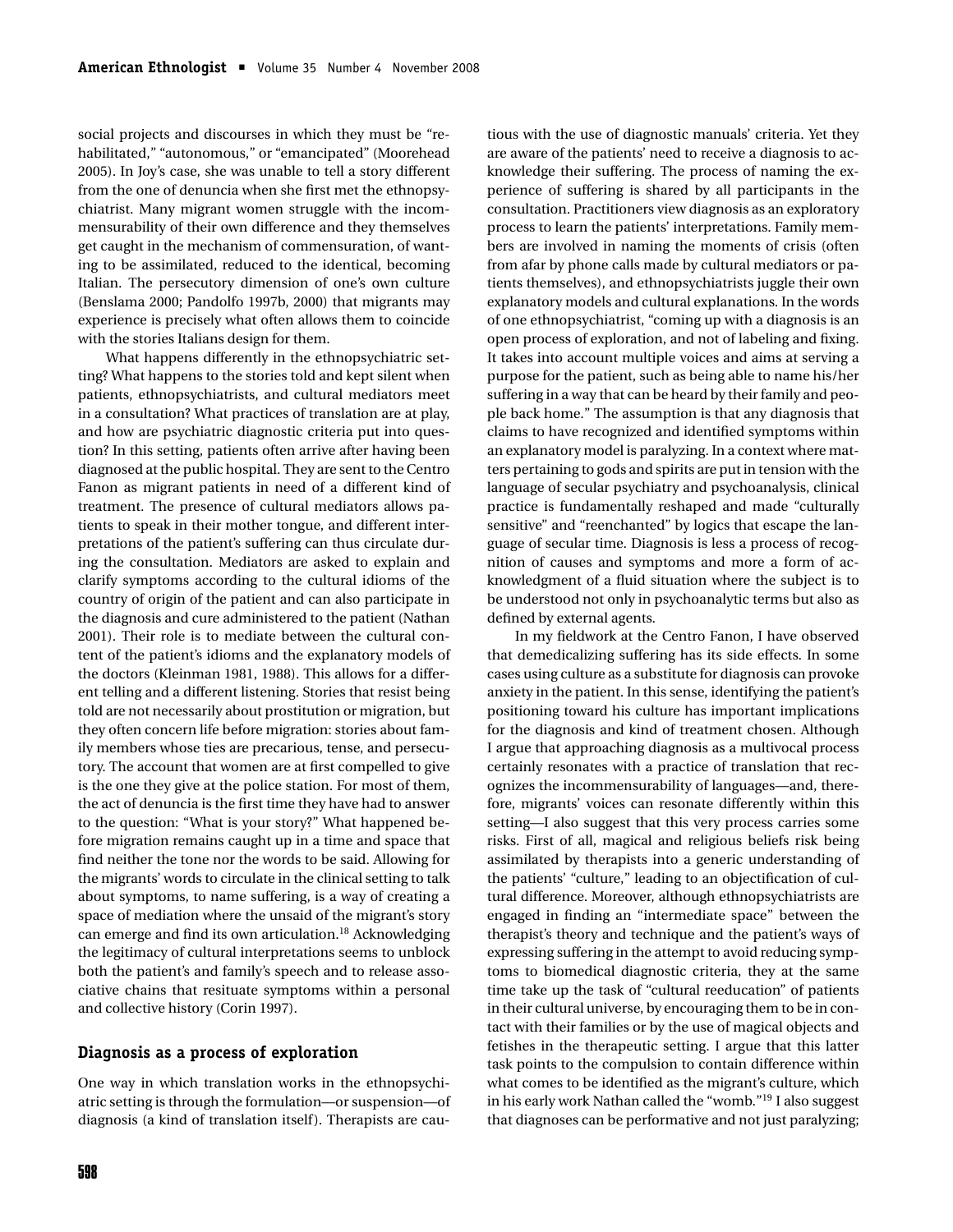they sometimes speed up the bureaucratic process of getting documents, as Joy's story will show.

These aspects of ethnopsychiatric practice raise fundamental questions: how much space and reflection are given to the persecutory dimension of one's own culture and mother tongue in this setting? What if departure from one's own cultural universe had to be fully experienced before healing can take place and a return can be possible? Couldn't exile instead of home return—in the symbolic or literal sense—be experienced as therapeutic, as a process of emancipation and not only as a loss?

#### **The reverse of culture as therapeutic**

In her work in a Moroccan psychiatric hospital, Stefania Pandolfo reflects on the different vocabularies of healing to which patients resort (Pandolfo 2008). In between therapies of the djinns and modern psychiatry, they are caught in the dichotomies of magic–tradition on the one hand, and psychiatry–modernity, on the other hand. Pandolfo argues the impossibility of fully inhabiting the psychiatric institutional references, as well as the cultural reference itself. In her ethnography, she shows how the return to tradition can be experienced by patients as a moment of subjugation, rather than of emancipation. The language of the other—in this case, the language of psychiatry—provides the possibility of imaging life disentangled from cultural identifications.

In the context of exile and migration in Europe, psychoanalyst Fethi Benslama argues that ethnopsychiatry's invocation of culture as therapeutic reduces the individual to an anonymous group (2000). In his view, by readdressing migrant patients to an already fixed cultural knowledge, ethnopsychiatry not only misrecognizes the specificity of the individual but it also effaces it. In the sociology of migration, migrants are often portrayed as passively moved by the need to migrate, attracted by the illusion of the wealthy North that confines them outside of their cultures. The question of desire is completely effaced: the desire to leave, to exit, to exile oneself from a culture that has become unbearable and at times persecutory. Such is the desire to speak the language of the other as an experience of emancipation and discovery. Migrating, Benslama suggests, creates a rupture in the course of the life of the subject who has become a foreigner to himself or herself and to others. This experience puts in question the very sense of being in the world. Reeducating someone in his or her culture prevents the subject from being in touch with that questioning that is peculiar to the individual as such and not as a member of a group. Before reinhabiting one's own culture, the subject needs to experience the discontinuity represented and produced by migrating. In psychoanalytic terms, this involves living within that rupture to reown—or own for the first time—what figures as one's own culture, one's own home.

This uncertainty and the ability to experience it function as therapeutic.

At the Centro Fanon, I observed that patients and practitioners are caught in between several ways of thinking about the subject—the psychoanalytic and the ones outlined by other etiologies—and different interpretations can coexist, sometimes in discrepant ways. By emphasizing culture as therapeutic, practitioners risk essentializing the migrant and shadowing their desire to adhere to other categories such as the one of the victim or those provided by Western psychiatry. In certain contexts, these categories make things happen: they beget some forms of recognition.

### **Conclusion: The conundrum of recognition**

Denuncia represents the possibility of telling a story that can be traded for recognition and inclusion, in other words, for a residency permit. It is the inscription of a truth and a presence, both partial and in tension with other truths and other ways of being present. It provides a narrative that is crafted through specific connections and chronological demands, aimed, ultimately, at forging connections between migrant women's unstable and transitory selves. What concerns me in the case of "victims of human trafficking" who appeal to Article 18 is the fact that the institution of the subject as a subject of the law can only happen in translation. Within the police department, the testimony is received in translation that becomes the pact one makes with the state to subject oneself to its norms and rules in exchange for legal recognition.20 This recognition is granted on the basis that women adhere to the identities that are politically available within the receiving society, in this case the identity of the victim. By means of denuncia women provide what figures as a "bureaucratic confession," which, I argue, leads to a project of "confessional citizenship." Inclusion is achieved through an autobiographical account, the disclosure of a life that needs to be reformed to be fully recognized.

Yet the woman's testimony at the police station also happens by means of her own voice and language. When women are interrogated by cultural mediators who speak their mother tongues, the first phase of the testimony does not happen in translation but in the woman's language. This testimony is lost in the process of making the account understandable in the bureaucratic language. This act of speech—which is not heard by the institution—constitutes one order of testimony that escapes translation and the reduction of the story to the language of the law. Although in this article I have focused on the testimony that is uttered in translation, what is said outside of it represents a fundamental moment of enunciation and constitution of women's subjectivities. This kind of testimony characterizes the space of the clinic more than the space of the police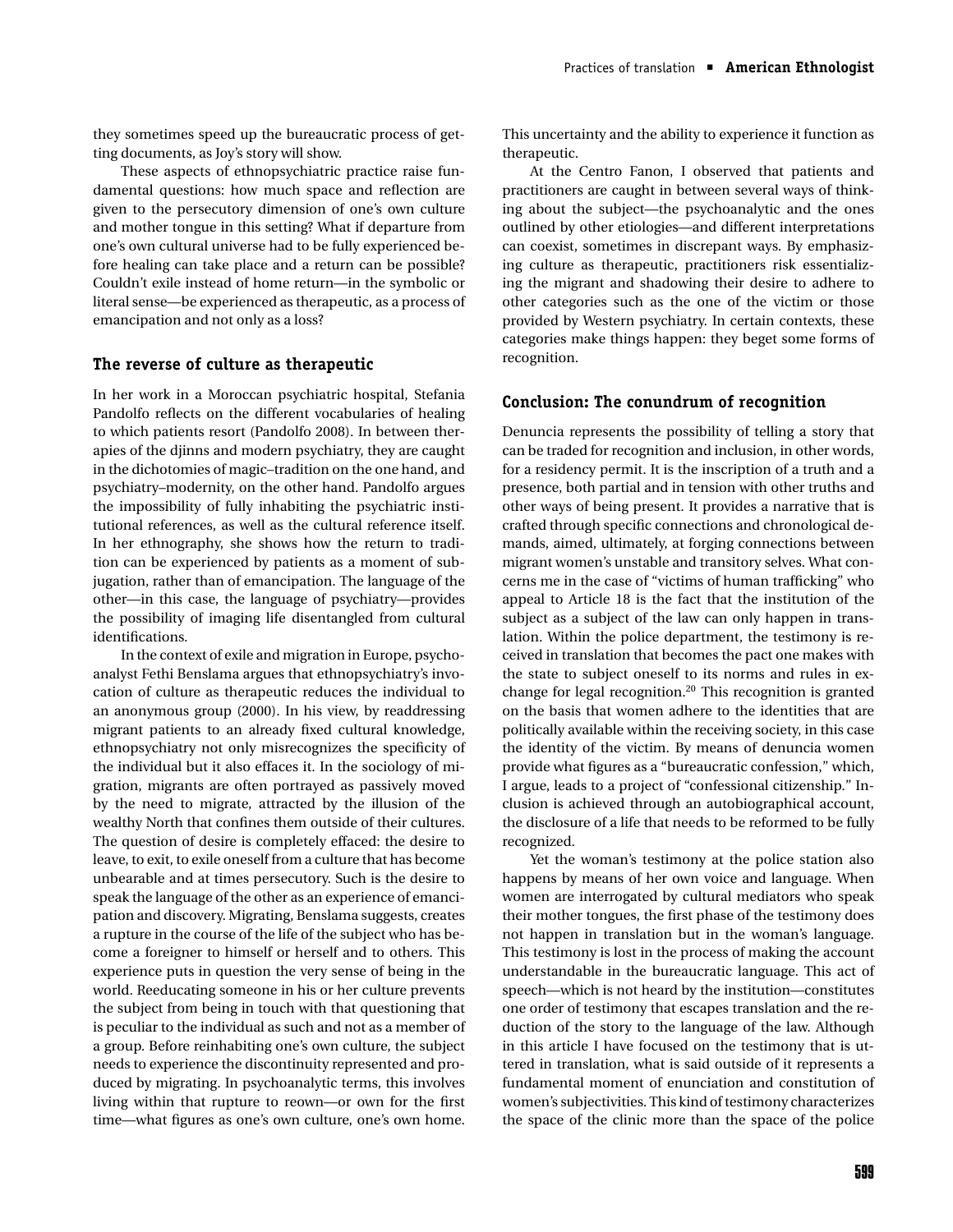department. In the context of ethnopsychiatry, stories are not precrafted as in other institutional settings. Here, the risk is not to reduce the migrant to an already crafted victim story but, rather, to assign patients to a fixed idea of their culture of origin and to reify culture in the name of a "culturally sensitive" approach to suffering. Paying attention to cultural difference can have a double effect: although it provides clinical practice with the language in which to question Western psychiatry's diagnostic criteria, it also risks objectifying culture as yet other diagnostic criteria.

The work of mental health practitioners at the Centro Fanon is constantly challenged by these risks, and it derives its political importance precisely from these tensions. Their clinical practice does represent a rupture in the dominant psychiatric discourse. In this sense, their work is capable of reflecting the epistemological uncertainty produced by migrant patients who by their very difference ask for another kind of understanding and treatment. By paying attention to the difference of the migrant on its own terms and by denouncing the power relations within which migrants are caught, ethnopsychiatry positions itself within the domain of the political and initiates a broader critique of biomedicine and of current policies of integration. Yet by the very fact of constructing its own epistemological specificity on the difference of the migrant, this approach risks essentializing such difference and assigning it to the other, instead of witnessing it in the other. In this sense, it promotes a form of "cultural citizenship."

When Frantz Fanon analyzes the colonial situation, he shows that the colonized struggles for recognition not simply against the colonizer's objectifying gaze but also against a sovereign state apparatus, which defines the terms of the struggle for recognition. Similarly, receiving countries' politics of recognition risk promising equal recognition to all while defining the very terms of inclusion by which the other may be recognized. As Judith Butler has explained, the subject is bound to look for recognition of its own existence in categories that are the making of a dominant discourse (Butler 1997) and that provide the individual with an opportunity for social intelligibility, but at the price of a new form of subordination.<sup>21</sup> Yet this subordination is the condition for the subject's existence. Although the Italian state portrays women as victims who come to occupy the position of a sovereign subject, in practice they reoccupy a position that is assigned to them by a sovereign state but that, in some ways, is alien to them. The outcome of this recognition is not, as the dominant discourse would have it, liberation, but, following Fanon, "white approval" (Fanon 1967).

Joy's story is still unfolding. After several months, she received the residency permit, but instead of the one for "victims of human trafficking," she received one for health care reasons. Apparently, her medical history made her eligible for this kind of permit as well as for the one for "victims," and her "psychiatric problems" made the bureaucracy move faster than her condition as a "victim." This was the reason they gave Joy at the police station when she asked for an explanation. She was furious. This kind of permit would not allow her to work, and she felt completely disabled. She was eventually able to convert it into the permit granted to "victims of human trafficking." For migrants in general, the residency permit is often a question of life or death. The lack of recognition on the part of the institutions, especially after having signed a sort of pact with them, can be experienced as a form of social death. It represents the possibility of falling into invisibility. Joy was also expelled from the shelter. She was still having crises, but the nuns and the other residents believed that she was inventing them to attract attention and have things done for her: speeding up the process of getting the residency permit, finding her a job and a house to live. She lived at friends' places, went back to the Pentecostal church that she used to attend when she worked as a prostitute, and reconnected with people she knew before entering the program. I do not know whether she ever went back to work in the street. With time, she found temporary jobs to look after the elderly. She stopped having crises and stopped going to the Centro Fanon.

## **Notes**

*Acknowledgments.* I am deeply grateful to Joy and other migrant women for sharing their experiences with me. I thank Roberto Beneduce, who allowed me to follow his work as an ethnopsychiatrist at the Centro Frantz Fanon, the nuns who allowed me to take part in the everyday life at the shelters, and police officers who tolerated my presence as a researcher. I am mostly grateful to Elisabeth Aguebor Attila, who showed me what it means to be a cultural mediator in the setting of the police department and to translate women's stories of prostitution and migration. I thank Stefania Pandolfo, William Hanks, Lawrence Cohen, and Mia Fuller for helping with this project since its very beginning. Veena Das and Didier Fassin were very engaged and inspiring discussants on two panels where I presented parts of this project. I greatly benefited from the critical readings of Kelly McKinney, Elisabeth Roberts, Alessandra Miclavcic, Rhiannon Welch, and George Baca. Special thanks to my writing group at the University of California in Berkeley (spring 2006), and, for comments to an earlier version of this article, to Lucinda Ramberg, Laura Hubbard, Kevin Karpiak, Tamar Rapaport, Vincenzo Spigonardo, Tatyana Mamut, Fouzieyha Towghi, Chris Vasantkumar, Rima Praliauskiene, Natasha Schull, Ben Peacock, Zeynep Gursel, Mike Coffino, and Aurora Donzelli. My father, Alessandro Giordano, was an engaged interlocutor throughout the duration of this project. I am grateful to audiences who commented on portions of this argument at the Division of Social and Transcultural Psychiatry at McGill University and in the Anthropology Department at the University of California, Berkeley. Forms of institutional and material support for this project were granted by the Institute of European Studies, the Department of Italian Studies, the Graduate Division, and the Anthropology Department at the University of California, Berkeley, and the Woodrow Wilson National Fellowship Foundation.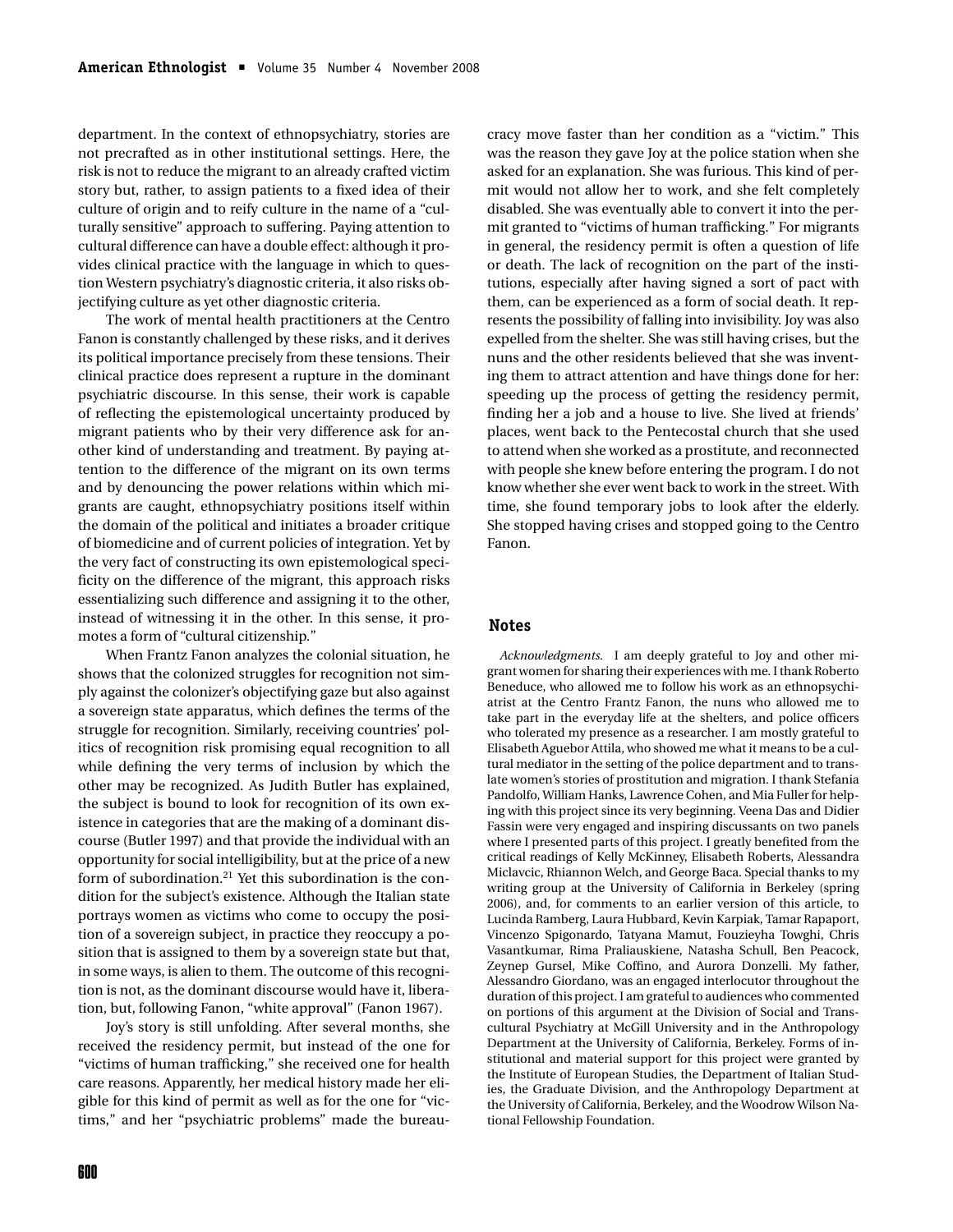1. Cultural mediators are usually members of migrant communities who translate between migrants and Italians in institutional settings such as hospitals, prisons, schools, and legal courts. Trainings for cultural mediators are organized by municipalities and local NGOs involved in integration programs for migrants.

2. I conducted research in northern Italy from July 2002 until June of 2004 in three different institutional settings, which work in conjuncture to provide care to a wide range of migrants: (1) a Catholic nonprofit association that helps migrant women sex workers file criminal charges against their exploiters; (2) a Catholic *comunità d'accoglienza* (roughly translated as "host community" or "shelter") run by nuns and designed as a temporary residence for migrants; and (3) an ethnopsychiatric clinic that offers psychological support exclusively to migrants.

3. Throughout this article, I use both the terms *prostitute* and *sex worker* to talk about migrant women who entered the program of rehabilitation for "victims of human trafficking." Although I am aware of the different connotations of these terms, I also think that they point to a dichotomy that my work attempts to question. The divide is based on how one conceives of women's sexual labor. On the one hand, the term *sex worker* situates sexual labor as work that has been consciously chosen as a source of income. In this context, sex work is not represented as merely exploitative and women are agents of their decisions. The term *prostitute,* on the other hand, alludes to the condition of victimhood and exploitation to which women are subjugated. My ethnography shows how the agent versus victim representation of sexual labor is not always appropriate and does not capture the ambivalence that migrant women experience in being involved in it. They have sometimes made conscious decisions to work in sex work, and at other times they have been forced into it. The complexities of their experiences, the coexistence of different kinds of reasons—conscious and unconscious behind their migration plans, are often erased by the terms that describe sex labor. For these reasons, I have decided to use the terms somewhat interchangeably.

4. In "On Language as Such and on the Language of Man," Benjamin explains that "it is necessary to found the concept of translation at the deepest level of linguistic theory. ... Translation attains its full meaning in the realization that every evolved language (with the exception of the word of God) can be considered as a translation of all the others. ... Translation is removal from one language into another through a continuum of transformations, ... not abstract areas of identity and similarity" (Benjamin et al. 1978:325).

For Benjamin, translating is unveiling the relation between the language of God, the language of humans, and the language of things. The language of God is the language of creation; his word is mute and it soundlessly calls things into existence. "In God name is creative because it is word, and God's word is cognizant because it is name" (Benjamin et al. 1978:323). The linguistic essence of God is verbum, where there is complete coincidence between word and thing. The language of humans, however, is receptive and sonic. Humans are destined to name what God has called into existence by a silent word. "The human word is the name of things" (Benjamin et al. 1978:324). Therefore, the human task is that of translating the mute into the sonic, to give names to what God has created. The language of humanity lacks the creative power, whereas the language of God lacks sound. The language of things lacks both; it is mute and devoid of knowledge. For Benjamin, "The paradisiac language of man must have been of perfect knowledge; whereas later all knowledge is again infinitely differentiated in the multiplicity of language" (Benjamin et al. 1978:326–327). Translating is therefore an attempt to make a gesture toward this original perfection where there was no distinction between languages. It is an attempt to reconstitute an ultimate language that belongs to the future: "To each translator thus his own messianism, if he works towards making languages grow in the direction of this ultimate language, attested to in every present language by what each language contains of the future—and which the translation seizes upon" (Blanchot and Rottenberg 1997:58). In "On Language as Such and on the Language of Man," Benjamin is developing a theory of language that rests on the understanding that every human is, for divine will, a translator of God's word into human language. In "The Task of the Translator," he addresses another level of translation. After Babel, translating is not only giving sound to the mute word of God but also means dealing with the difference and multiplicity of languages. Translating is not an exact transposition of meaning from one linguistic system into another but, rather, it "ultimately serves the purpose of expressing the central reciprocal relationship between languages" (Benjamin and Arent 1968:72).

5. When the Italian kingdom was unified in 1861, state builders of the North region of Piedmont sought to promote a secular and rational government as the conditions of modernity, whereas the state of poverty in the South endured. At this time, Italian internal social and cultural division emerged even more markedly than before. As Antonio Gramsci points out, industrial workers failed to understand that the northern belief in the innate backwardness and biological inferiority of the southerner was the way of reinforcing the hegemony of the ruling class (1978). Represented by the North as a process of liberation of the South from Bourbon colonization, in substance Italian unification marked a period of internal colonialism.

6. In Italian popular memory there has been and continues to be an almost radical repression of Italy's colonial past—its crimes and genocides. The myth of "Italiani brava gente" (Italians as kinder colonizers) is the only memory of the colonial past that has been consistently passed on from one generation to the other. This almost complete absence of debate around colonialism—partly because the archives of the Ministry of Foreign Affairs were not accessible until the late 1970s—has not only impeded a critical revision of it but has also silenced a possible reflection about the encounter with the other in the context of colonial relations of power and of contemporary migrations to Italy (Palumbo 2003; Pinkus 2003).

7. Germany shares a similar conception of citizenship as being transmitted almost exclusively by blood relation, whereas France grants it to those residing on its territory. Although the immigration reforms of 2003 have allowed second-generation Turkish immigrants in Germany to obtain citizenship status more easily, it remains that many German Turks are nonetheless excluded from certain benefits of citizenship. By contrast, France remains the model of jus soli par excellence. Italy stands somewhat in between these two models: although Italian law resorts to the language of blood and ancestry, in practice immigrants who have been residents for an interrupted period of time and prove to be fluent in Italian and integrated in various aspects of "Italian life" are granted citizenship. The cultural dimension of Italian-ness could be interpreted as a contradiction to the law—based on jus sanguinis—and as a way of both fostering cultural assimilation and a more racialized discourse on blood. My ethnography shows how, for victims of human trafficking, speaking Italian and being trained in certain professional "Italian-style" skills are the conditions for success in the rehabilitation program and in obtaining legal residency.

8. Pamela Ballinger documents how between the fall of Mussolini and the 1980s what distinguished Italian citizens from other residents of the lost possessions who wanted to return to Italy was Italian as the *lingua d'uso* (language of use). Also, within national boundaries, ethnic minorities in the border regions of Valle d'Aosta, Venezia Giulia, and Istria had to speak Italian to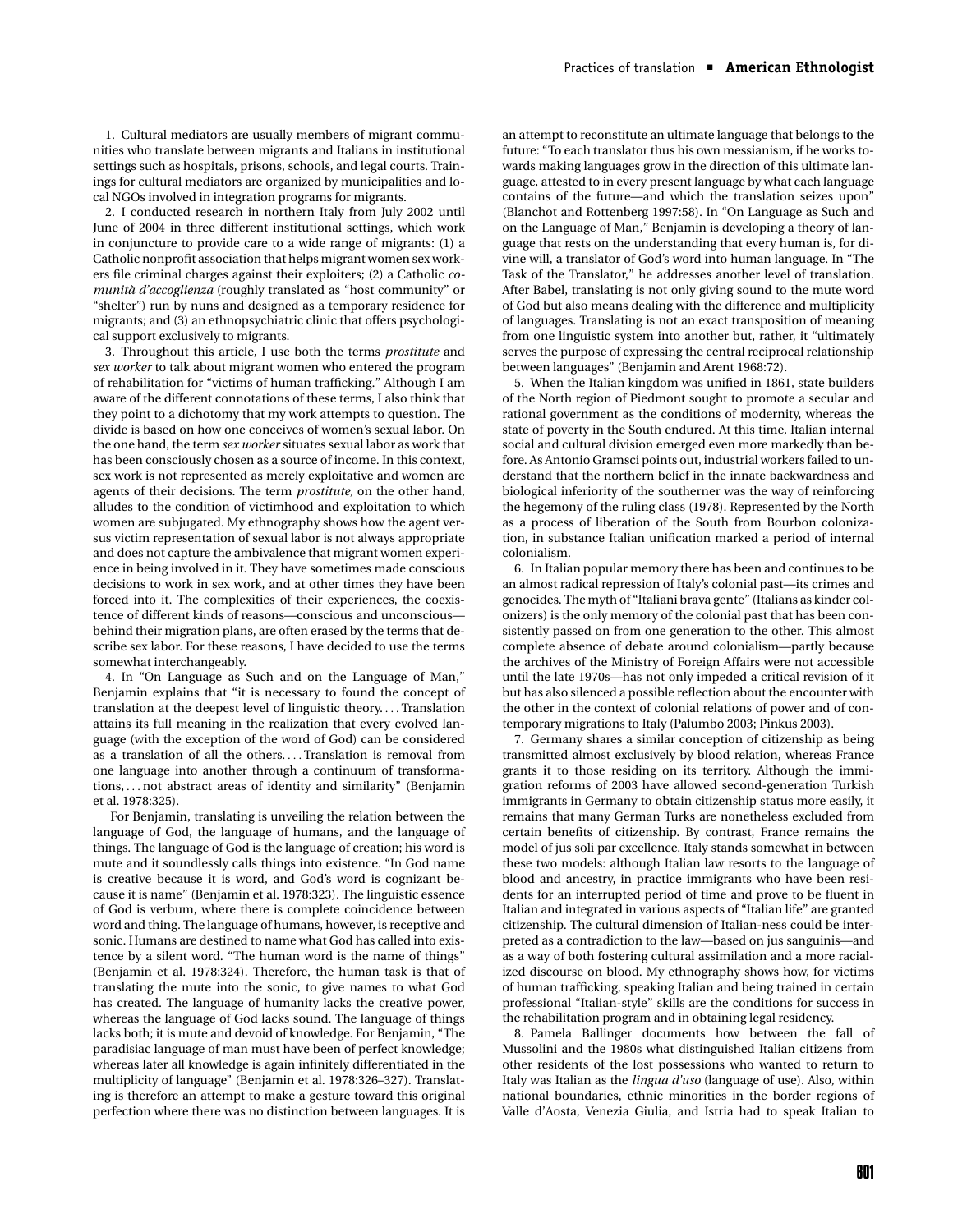be recognized as such. In the 1947 Peace Treaty, a note from the Ministry of Foreign Affairs to the Border Commission stated that the option process for Italian residents abroad who had been born in the ceded territories could preserve citizenship if the language of daily use was Italian.

9. I use synonyms to ensure confidentiality and protect people's identities. In the case of Nigerian women, I have nonetheless used names that are common among them. These are Christian names such as Joy, Grace, Promise, Favor, Prudence, Charity, and Amen. Their African names are used as second names and do not always appear in official documents.

10. "E stato mio fratello Daniel che, all'insaputa di mia madre, ` mi ha invitato a casa sua a Lagos e successivamente mi ha messo in contatto con un ragazzo nigeriano di nome Mark che, in un primo momento, mi ha promesso di essere in grado di farmi andare a Londra per terminare la scuola, e che successivamente ha organizzato la mia partenza per l'Italia. Preciso che in Nigeria non avevo mai sentito parlare di ragazze portate in Europa per lavoro o per studio e poi costrette a prostituirsi. Sono partita da Lagos il 4 agosto 2002, verso le 23. Ho viaggiato con un passaporto che riportava la mia foto ma non i miei dati anagrafici. Non ricordo il nome e cognome riportati sul passaporto: sicuramente si trattava di un nome e cognome musulmani. Infatti mi avevano fatto vestire alla moda musulmana per rendere credibili i dati sul passaporto. Mark, una volta arrivati a Londra, mi porto a casa sua e mi costrinse a seguirlo in una ` stanza e, durante la notte, nonostante lo abbia pregato di lasciarmi stare, abusò di me violentandomi. Questo fatto mi fece molto soffrire e contribuì a confermare la mia convinzione di essere caduta nelle mani di persone cattive e senza scrupoli. Arrivammo a Torino il giorno dopo. Era il 15 settembre 2002, una data che non potro` mai dimenticare. Quel giorno lui mi vendette alla mia madame. Il giorno dopo il mio arrivo in Italia, Grace, la mia madame, mi taglio dei frammenti di unghie delle dita della mano sinistra e una ` ciocca di capelli del capo; si fece poi consegnare alcuni peli del pube e le mie mutandine, che macchio di sangue dopo avermi prat- ` icato una piccola ferita ad un dito della mano. Nel farsi consegnare queste 'cose,' che sistemò in un contenitore di cartone dopo averle avviluppate in un pezzo di stoffa, mi ingiunse di fare sempre tutto cio che mi avrebbe ordinato: in caso contrario mi sarebbe successo ` qualcosa di grave, malattia o pazzia. Con una lametta da barba mi fece poi una ventina di piccoli tagli sopra il seno. Pretese, quindi, che cominciassi a prostituirmi subito."

11. See Vincenzo Castelli in Articolo 18: "Tutela delle vittime del traffico di esseri umani e lotta alla criminalita (l'Italia e gli scenari ` europei), Rapporto di ricerca" (2002:25).

12. In "Translating the Other: An Ethnography of Migrant Encounters with the Police, Nuns, and Ethno-Psychiatrists in Contemporary Italy" (2006), I do a detailed ethnography of the entire interrogation at the police station, and I document the different phases of the production of the text of denuncia. For the purpose of this article, I limit myself to an excerpt of that process and I summarize the story as it emerged in the context of the police station and in the genre of denuncia. In paraphrasing it, I am aware of the fact that I engage in yet another form of translation. In the essay "On Linguistic Aspects of Translation," Roman Jakobson states that "the meaning of any linguistic sign is its translation into some further, alternative sign, especially a sign 'in which it is more fully developed' " (1966:232–233). Adopting Peirce's theory of signs and meaning (Peirce and Buchler 1955), Jakobson implies that translation is a necessary condition for the production of meaning to take place. He identifies three different types of possible translation. The first type is called "reword" and it occurs when a word-sign is translated by means of other verbal signs within the same language. This type of translation is also known as intralingual. According to the intralinguistic model, all paraphrases, explanations, and definitions are translation. The second type, translation proper, or interlingual translation, is an interpretation of verbal signs by means of signs in some other language. The third type is transmutation or intersemiotic translation: in this model verbal signs are interpreted by means of nonverbal sign systems (Jakobson 1966:233).

13. In a very interesting article entitled "'Voodoo' on the Doorstep: Young Nigerian Prostitutes and Magic Policing in the Netherlands" (2001), Rijk van Dijk talks about the trafficking of young Nigerian girls for the Dutch sex industry and the role of "voodoo" in the girls' submission to Dutch male desires. The discovery of this transnational traffic gave rise to what he calls a "voodoo scare" that resulted in an unprecedented effort in the policing of magic in Dutch society. He writes:

Dutch police services were confronted with what they believed was "African voodoo" in their crusade against child prostitution in the Netherlands' largest cities. Although they did not know what it was they were fighting against, the police felt they were obliged to protect society from what they perceived as a spiritual threat which originated in a "dark continent" and intended to keep Nigerian minors in a bondage of exploitation by the Dutch sex industry. [van Dijk 2001:559]

The police even created a special task force with the name "Voodoo team."

14. In an article on testimony and traumatic memory, Kelly McKinney analyzes the ways in which the "trauma story" is elicited and structured in the context of psychotherapy with survivors of political violence. The praxis of getting patients to tell their trauma story, what McKinney calls "the narrative imperative," was institutionalized in the early 1980s as the cornerstone for all psychotherapeutic practices, especially for treatment of PTSD. More recently, it has been argued that psychotherapy is a culturally specific technique, and "that many survivors prioritize their needs or understand their distress in political or social terms and may not consider therapeutic memory work a pressing and necessary condition for managing their suffering and rebuilding their lives" (McKinney 2007:268). One of the strands that came together for the narrative imperative was the testimony method as it was formalized in 1970s Chile by mental health professionals who treated torture victims. This method found its roots and cultural resonance in the Catholic confession and the testimonio tradition in Latin America. McKinney argues that the "grid of victimization" risks denying, rather than honoring, the full moral and psychological agency of victims, "therefore preventing the attainment of one of the recuperative goals of empathic listening and bearing witness" (McKinney 2007:291).

15. Andrea Muehlebach has explained how in the 1980s, the Washington consensus directed the policymaking of institutions such as the World Bank and the International Monetary Fund (IMF), by emphasizing market liberalization, privatization, structural adjustment, and fiscal austerity. The post-Washington consensus, on the contrary, promotes an organicist model of social and economic life, and it brings the social back in the analysis (Muehlebach 2007:29).

The post-Washington consensus was pioneered by the Nobel prize winner, onetime World Bank Chief Economist, and Columbia University economics professor Joseph Stiglitz. Stiglitz is also member of the Vatican's Pontifical Academy of the Social Sciences, which was established by Pope John Paul in 1994. ... The post-Washington consensus reverberates Catholicism in ways that distinguishes it from the Washington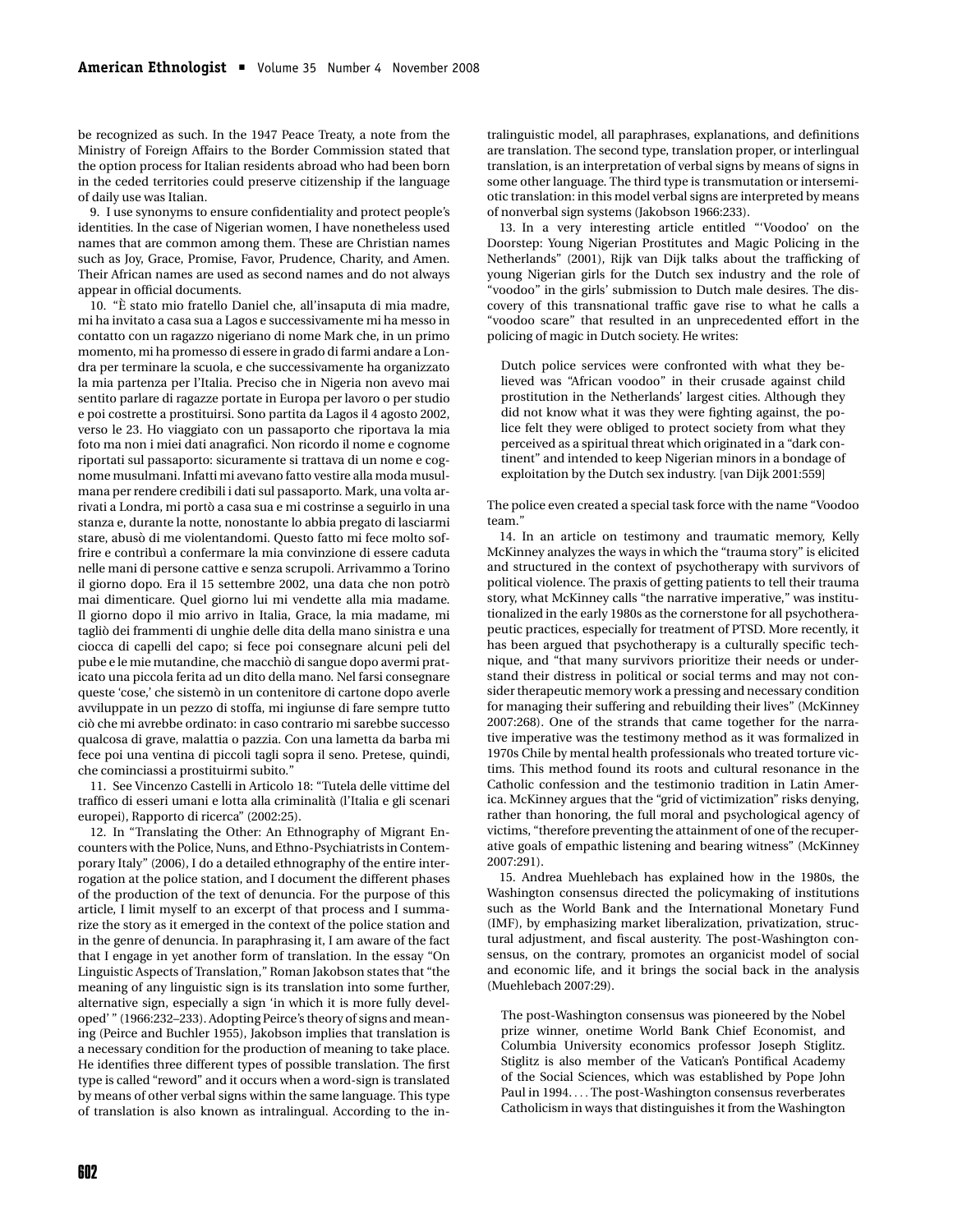consensus. ... This convergence is important to consider if one wants to understand neoliberal Europe as a cultural rather than merely a political and economic project. [Muehlebach 2007:31–32]

16. Throughout his work, Ernesto de Martino is concerned with the crisis of modern civilization that is much greater than the crisis brought to the surface by fascism (1922–43) and WWII—both events he experienced in the first person. It concerns the crisis that is endemic in modern society and that he identifies as the potential of an imminent "end of the world." It is within this context that his concept of "crisi della presenza" (crisis of presence) takes shape as a central concern of his reflection about the place of the individual within society. Influenced by Heidegger, Sartre, and Hegel's master–slave dialectic, de Martino developed his own understanding of what it means to be in the world. In *Il mondo magico* (2000), de Martino first introduces the "crisis of presence" through a discussion of the Malaysian context. De Martino describes the experience of latah, the dissociative state in which a person becomes strongly vulnerable to external influences, imitating and echoing others and generally losing the boundaries of his or her own personality and sense of self. It constitutes a loss of presence to the world, a loss of consciousness on the part of the person who, confronted by stressful and disruptive events, is incapable of maintaining an active position in the world. In de Martino's words, "The distinction between presence [as consciousness] and the world that makes itself present crumbles" (2000:93). He refers to the subject's risk of no longer being in the world, of "not being-there" *(il rischio di non esser-ci),* which recalls Heidegger's reflections on the being in relation to the world in which one is, and on the different ways in which the Being reveals itself in the world at different moments in history. Although de Martino seems to be interested in the "crisis of presence" more from existential and historical perspectives than from a strictly psychoanalytical one, in an article entitled "Crisi della presenza e reintegrazione religiosa" (Crisis of presence and religious reintegration) published in the philosophical review *Aut Aut* in 1956, he establishes a parallel between certain instances of loss of presence and mental illness. The mentally ill has lost the ability to engage dialectically with the world and to relate to the object as outside of one's self. The subject is no longer able to relate to the world symbolically and instead identifies with the world losing his or her sense of self and place as an actor in history. At the core of the crisis of presence is the anxiety that "underlines the threat of losing the distinction between subject and object, between thoughts and action, between representation and judgment, between vitality and morality: it is the cry of one who is wobbling on the edge of the abyss" (de Martino 1956:25).

17. Franco Basaglia embodies the critical tradition of politically engaged mental health reform originating in the 1960s and 1970s. Recognized as the leading figure of the democratic psychiatry movement in Europe, Franco Basaglia (1924–81) became the director of the Gorizia mental asylum in 1961, and in 1971 he transferred to the asylum in Trieste. It was in Trieste that, together with a group of colleagues, nurses, and social workers, he started a systematic and consistent critique of mental health institutions and the violence embedded therein. He was one of the main architects of the 1978 Law 180, which ratified the closure of the *manicomio* (mental health hospital) and promoted the organization of a community-based psychiatry through the institution of mental health centers (Basaglia et al. 1987). Law 180, also known as Legge Basaglia (Basaglia Law), prohibited the construction of new asylums, imposed the gradual emptying out of the old ones, and established norms for instituting community-based sociomedical structures to cope with the problem of mental illness without falling back on institutionalization. This law was based on the principle that the dignity of the patient needed to be restored through the recovery of the freedom and responsibility that were lost at the moment of confinement and through the constitution of a hospital life that would be tolerable. By involving the community in changing the cultural attitudes toward deviancy and all forms of diversity, Law 180 also fractured former relationships between psychiatry and justice and terminated the practice of the exclusive management of mental illness by doctors. It confronted the old contradiction between *custodia* and *cura*, between control and treatment, and it redefined the institution as a positive space in which a different kind of therapeutic encounter could take place (Basaglia 1981).

18. In her ethnography of Cambodian Americans in Oakland and San Francisco, Aihwa Ong has referred to "talking medicine" as the practice of asking patients to talk about their experiences and beliefs to provide information that could facilitate diagnosis and the patients' acceptance of health care providers' authority (Ong 2003:103).

19. One of the central themes in Tobie Nathan's work is the metaphor of culture as the womb (Nathan 1994). The womb contains and protects, but it eventually expels and forces us into a relationship with alterity, with the world other than the mother. In this sense, the womb is a space that articulates ambivalences having to do with confronting alterity. Ellen Corin explains that the metaphor of the womb allows us to think that "just as the psyche is protected by a 'membrane' regulating exchanges with the environment, identity is enveloped by a second structuring membrane framed by culture from the outside" (Corin 1997:350). Displacement and migration can create a rupture in this "membrane" that facilitates the assignment of meaning to different experiences. In Nathan's work, the purpose of therapy is to reconstitute this structure by reanchoring the patient within his cultural background.

20. Didier Fassin compares the process of requesting allocations of state budget in support of the unemployed and the renewal of residency permits for migrants in contemporary France. For him, *supplique* (plea or petition) is the genre in which such requests are formulated on the part of the applicant. It refers to the obligation to tell one's own story before the state to access services. It is a form of confession *la¨ıque* (secular confession), through which one's suffering is exchanged with a residency permit or access to financial aid and services. This is something Bourdieu might refer to as *la charité d'État* (the charity of the state). The applicant has nothing else to exchange but his autobiographical account, spelled out in the register of a plea, with the aim to evoke feelings of compassion and piety in the receivers of the requests. "The fragments of a broken biography stand for the only currency to access a right" (Fassin 2000a:956, my translation from the French). Similarly, qualifying as a "victim of human trafficking" requires exposing oneself to the institution in the form of a biographical account. Denuncia creates not only a relationship of distance but also one of closeness and proximity to the institution. The story is meant to provoke feelings of compassion and empathy with the victim and to create proximity between the migrant woman and her judge, the state. Fassin explains that biographical stories made up of fragments to negotiate with the state are a form of exposure in a double sense: in the sense of giving oneself to the sight of another *(s'offrir a la vue) `* and of putting oneself in danger *(se mettre en danger).* It requires displaying one's own sign of victimhood (suffering, subjugation, exploitation) and exposing one's existence in the sense of putting it in the hands of the state, in exchange for some kind of recognition. Being a victim becomes a critical means of obtaining in relation to the state. By submitting themselves to the category of "victim," women are recognized. This form of recognition issues from a lack of other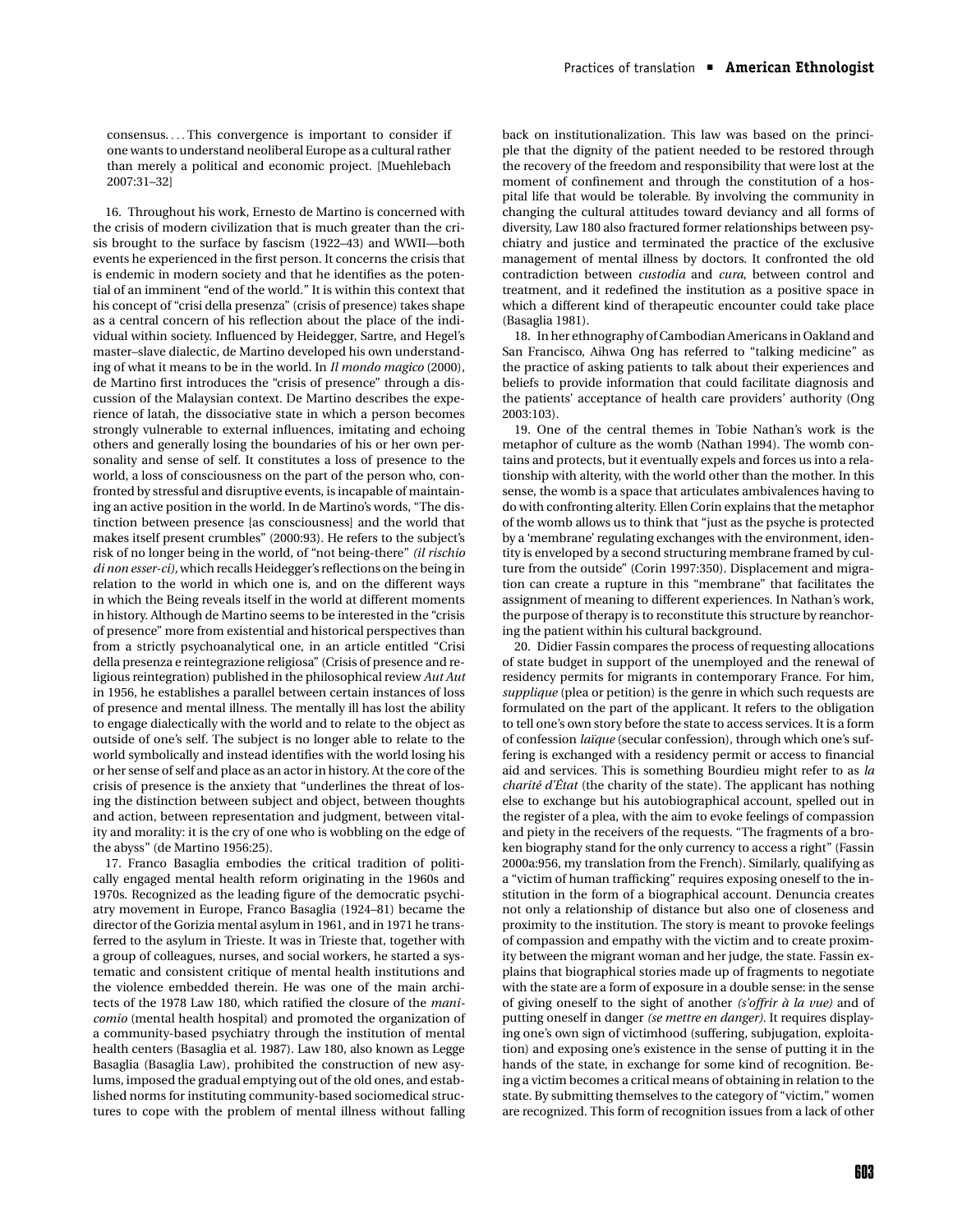witnesses, of other ways of speaking about the migrant prostitute, and of creating a space for other stories to be told differently, by migrants and Italians alike.

21. In the context of the Italian Camorra trials in Naples, Marco Jacquemet has analyzed how discourse practices aimed at representing social order are fundamentally implicated in relations of domination, and that such practices control the institutional process of government. These representations do not depict the world but, rather, dictate it. Within institutional settings, the discursive practices are one of the most efficient instruments for the construction of dominant representations of the social order, to the point of persuading others to comply with these representations (Jacquemet 1996:ch. 5). Similarly, the discursive practice of denuncia provides a specific representation of the victim of human trafficking that does not disrupt the social order, and it interpellates women to occupy a position that complies with the same order.

#### **References cited**

Agustin, Laura

2003 Forget Victimisation: Granting Agency to Migrants. Development 46(3):30–36.

Allen, Beverly, and Mary J. Russo

1997 Revisioning Italy: National Identity and Global Culture. Minneapolis: University of Minnesota Press.

Apel, Karl-Otto

1980 Towards a Transformation of Philosophy. Glyn Adey and David Frisby, trans. London: Routledge and Kegan Paul.

Asad, Talal

1986 The Concept of Cultural Translation in British Social Anthropology. *In* Writing Culture: The Poetics and Politics of Ethnography. James Clifford and George E. Marcus, eds. Pp. 141–164. Berkeley: University of California Press.

Ballinger, Pamela

- 2007 Borders of the Nation, Borders of Citizenship: Italian Repatriation and the Redefinition of National Identity after World War II. Comparative Studies in Society and History 49(3):713– 741.
- Banfield, Edward C.
	- 1965 The Moral Basis of a Backward Society. Glencoe, IL: Free Press.

Basaglia, Franco

1981 Scritti I, 1953–1968. Torino: Einaudi.

Basaglia, Franco, Nancy Scheper-Hughes, and Anne Lovell 1987 Psychiatry Inside Out: Selected Writings of Franco Basaglia.

New York: Columbia University Press.

Belmonte, Thomas

2005[1979] The Broken Fountain: 25th Anniversary Edition. New York: Columbia University Press.

Beneduce, Roberto

1998 Frontiere dell'identita. Etnopsichiatria e migrazioni in un ` mondo creolo. Milano: Franco Angeli.

Ben-Ghiat, Ruth, and Mia Fuller

2005 Italian Colonialism. New York: Palgrave Macmillan.

Benjamin, Walter, and Hannah Arendt 1968 Illuminations. New York: Schocken.

Benjamin, Walter, Peter Demetz, and Philip Lamantia

1978 Reflections: Essays, Aphorisms, Autobiographical Writings. New York: Harcourt Brace Jovanovich.

Benslama, Fethi

2000 Epreuves de l'étranger. Clinique de l'exile. Cahiers Intersignes 14(15):9–29.

Biehl, João

2004 Life of the Mind: The Interface of Psychopharmaceuticals, Domestic Economies, and Social Abandonment. American Ethnologist 31(4):475–496.

Blanchot, Maurice, and Elizabeth Rottenberg

1997 Friendship. Stanford: Stanford University Press.

Brettell, Caroline

2003 Repatriates or Immigrants? A Commentary. *In* Europe's Invisible Migrants. Andrea Smith, ed. Pp. 95–104. Amsterdam: Amsterdam University Press.

Butler, Judith

1997 Excitable Speech: A Politics of the Performative. New York: Routledge.

Calavita, Kitty

- 2005 Law, Citizenship, and the Construction of (Some) Immigrant "Others." Law and Social Inquiry 30(2):401–420.
- Carter, Donald Martin
	- 1997 States of Grace: Senegalese in Italy and the New European Immigration. Minneapolis: University of Minnesota Press.

Castelli, Vincenzo

2002 Articolo 18: Tutela delle vittime del traffico di esseri umani e lotta alla criminalita (l'Italia e gli scenari europei). Martinsi- ` curo, TE: On The Road Edizioni.

Cole, Jeffrey

1997 The New Racism in Europe: A Sicilian Ethnography. Cambridge: Cambridge University Press.

Cole, Jeffrey, and Sally Booth

2007 Dirty Work: Immigrants in Domestic Service, Agriculture, and Prostitution in Sicily. Lanham, MD: Lexington.

- Corin, Ellen
	- 1997 Playing with Limits: Tobie Nathan's Evolving Paradigm in Ethnopsychiatry. Transcultural Psychiatry 34(3):345– 358.
- Crapanzano, Vincent
	- 1980 Tuhami: Portrait of a Moroccan. Chicago: University of Chicago Press.
	- 1992 Hermes' Dilemma and Hamlet's Desire: On the Epistemology of Interpretation. Cambridge, MA: Harvard University Press.

#### Das, Veena

2000 Violence and Subjectivity. Berkeley: University of California Press.

Del Boca, Angelo

- 1992 L'Africa nella coscienza degli Italiani. Bari: Editori Laterza. de Martino, Ernesto
- 1956 Crisi della presenza e reintegrazione religiosa. Aut Aut 31:17–38.
- 2000[1948] Il mondo magico. Prolegomeni a una storia del magismo. Torino: Bollati Boringhieri.

Derrida, Jacques, Christie V. McDonald, and Claude Levesque

1985 The Ear of the Other: Otobiography, Transference, Translation: Texts and Discussions with Jacques Derrida. Claude Levesque and Christie V. McDonald, eds. Peggy Kamuf, trans. New York: Schocken.

Desjarlais, Robert

2003 Sensory Biographies: Lives and Deaths among Nepal's Yolmo Buddhists. Berkeley: University of California Press.

Fanon, Frantz

1967 Black Skin, White Masks. Charles Lam Markmann, trans. New York: Grove.

Fassin, Didier

2000a La supplique: Stratégies rhétoriques et constructions identitaires dans les demandes d'aide d'urgence. Annales 55(5):953–981.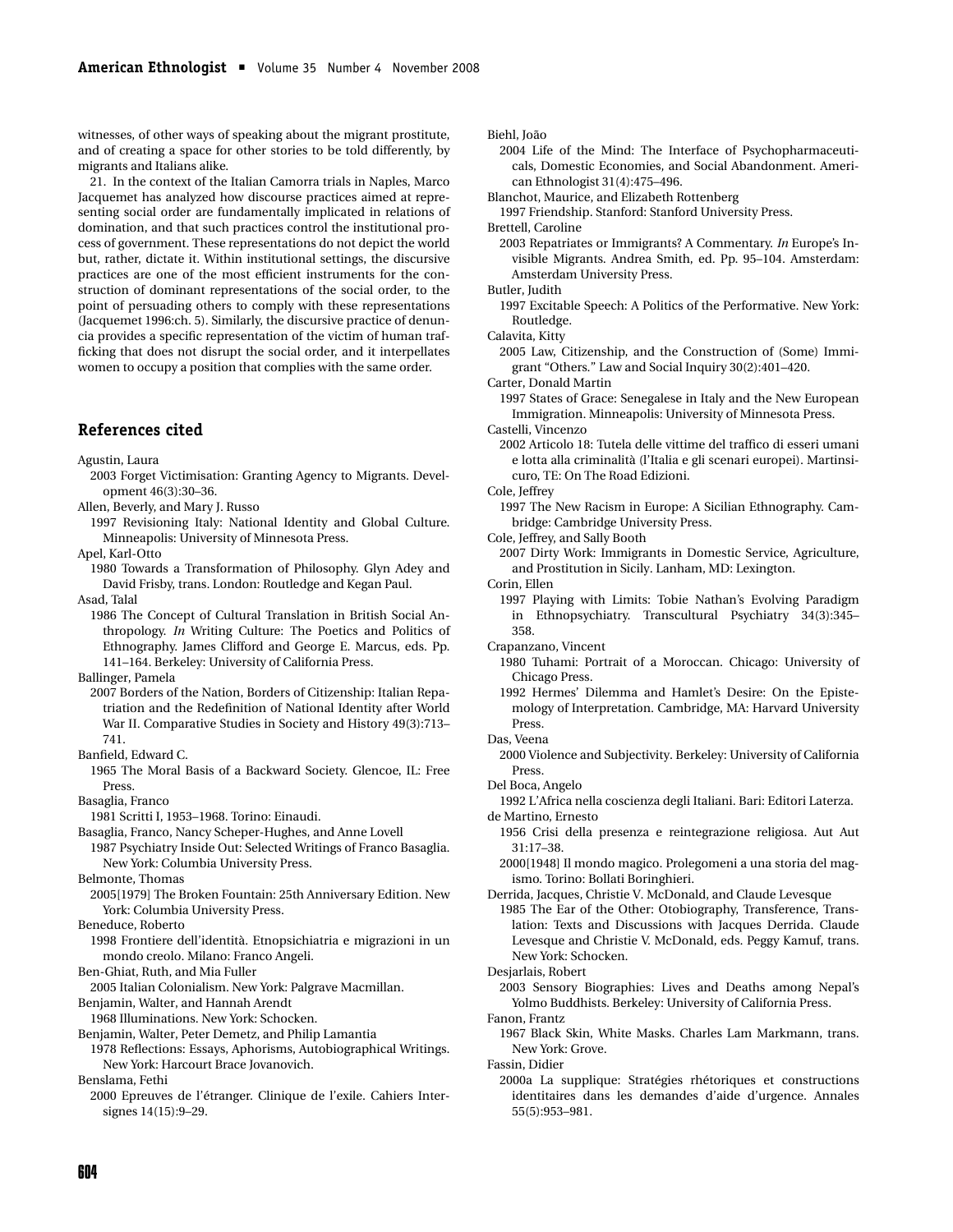- 2000b Les politiques de l'ethnopsychiatrie. La psyche africaine, ´ des colonies britanniques aux banlieues parisiennes. L'Homme 153:231–250.
- 2001 The Biopolitics of Otherness: Undocumented Foreigners and Racial Discrimination in French Public Debate. Anthropology Today 17(1):3–7.

Foucault, Michel

- 1980 The History of Sexuality, vol. 1: An Introduction. R. Hurley, trans. New York: Vintage–Random House.
- Gadamer, Hans Georg

1975 Truth and Method. New York: Seabury.

- Ginsborg, Paul
- 1990 A History of Contemporary Italy: Society and Politics 1943– 1988. London: Penguin.

Ginzburg, Carlo

- 1980 The Cheese and the Worms: The Cosmos of a Sixteenth-Century Miller. Baltimore: Johns Hopkins University Press. Giordano, Cristiana
- 2006 Translating the Other: An Ethnography of Migrant Encounters with the Police, Nuns, and Ethno-Psychiatrists in Contemporary Italy. Ph.D. dissertation, Department of Anthropology, University of California.
- Gramsci, Antonio
- 1978 Antonio Gramsci: Selections from Political Writings, 1921– 1926. Quintin Hoare ed. and trans. London: Lawrence and Wishart.

Habermas, Jürgen

2000 On the Pragmatics of Communication. Cambridge, MA: MIT Press.

Heeschen, Volker

2003 Linguist and Anthropologist as Translators. *In* Translation and Ethnography: The Anthropological Challenge of Intercultural Understanding. Tullio Maranhão and Bernhard Streck, eds. Pp. 115–134. Tucson: University of Arizona Press.

Heidegger, Martin

1975 The Anaximander Fragment. *In* Early Greek Thinking: The Dawn of Western Philosophy. David Farrell Krell and Frank A. Capuzzi trans. Pp. 13–58. New York: Harper Collins.

Holmes, Douglas R.

- 1989 Cultural Disenchantments: Worker Peasantries in Northeast Italy. Princeton: Princeton University Press.
- 2000 Integral Europe: Fast-Capitalism, Multiculturalism, Neofascism. Princeton: Princeton University Press.
- In press Experimental Identities (after Maastricht). *In* European Identity. Jeffrey T. Checkel and Peter J. Katzenstein, eds. Cambridge: Cambridge University Press.

Jacquemet, Marco

1996 Credibility in Court: Communicative Practices in the Camorra Trials. Cambridge: Cambridge University Press.

Jakobson, Roman

- 1966 On Linguistic Aspects of Translation. *In* On Translation. Reuben A. Brower, ed. Pp. 232–239. New York: Oxford University Press.
- Kirmayer, Laurence

2000 The Future of Cultural Psychiatry: An International Perspective. Canadian Journal of Psychiatry 45:438–446.

Kleinman, Arthur

- 1981 Patients and Healers in the Context of Culture: An Exploration of the Borderland between Anthropology, Medicine, and Psychiatry. Berkeley: University of California Press.
- 1988 Rethinking Psychiatry: From Cultural Category to Personal Experience. New York: Free Press.

Labanca, Nicola

2002 Oltremare. Storia dell'espansione coloniale Italiana. Bologna: Il Mulino.

Mai, Nicola

2002 Myths and Moral Panics: Italian Identity and the Media Representation of Albanian Immigration. *In* The Politics of Recognizing Difference. Multiculturalism Italian-Style. Ralph Grillo and Jeff Pratt, eds. Pp. 77–94. Burlington, VT: Ashgate.

Maranhão, Tullio

2003 Introduction. *In* Translation and Ethnography: The Anthropological Challenge of Intercultural Understanding. Tullio Maranhão and Bernhard Streck, eds. Pp. 3-29. Tucson: University of Arizona Press.

McKinney, Kelly

2007 "Breaking the Conspiracy of Silence": Testimony, Traumatic Memory, and Psychotherapy with Survivors of Political Violence. Ethos 35(3):265–299.

Merrill, Heather

2006 An Alliance of Women: Immigration and the Politics of Race. Minneapolis: University of Minnesota Press.

Moorehead, Caroline

- 2005 Human Cargo: A Journey among Refugees. New York: Henry Holt.
- Muehlebach, Andrea

2007 "The Moral Neoliberal": Welfare State and Ethical Citizenship in Contemporary Italy. Ph.D. dissertation, Department of Anthropology, University of Chicago.

Münzel, Mark

2003 The Patience of a Koranic School: Waiting for Light in the Jungle. *In* Translation and Ethnography: The Anthropological Challenge of Intercultural Understanding. Tullio Maranhão and Bernhard Streck, eds. Pp. 102–114. Tucson: University of Arizona Press.

Nathan, Tobie

1994 L'influence qui guérit. Paris: Odile Jacob.

2001 La folie des autres. Traite d'ethnopsychiatrie clinique. Paris: ´ Dunod.

Nguyen, Vinh-Kim

- 2005 Antiretroviral Globalism, Biopolitics, and Therapeutic Citizenship. *In* Global Assemblages: Technology, Politics, and Ethics as Anthropological Problems. Aihwa Ong and Stephen J. Collier, eds. Pp. 124–144. Malden, MA: Blackwell.
- Ong, Aihwa
	- 2003 The Buddha Is Hiding: Refugees, Citizenship, the New America. Berkeley: University of California Press.
- Palumbo, Patrizia, ed.
	- 2003 A Place in the Sun: Africa in Italian Colonial Culture from Post-Unification to the Present. Berkeley: University of California Press.

Pandolfi, Mariella, and Gilles Bibeau

2005 Souffrance, politique, nation. Une cartographie de l'anthropologie médicale italienne. *In* Anthropologie médicale: Ancrages locaux, défis globaux. Francine Saillant and Serge Genest, eds. Pp. 199–232. Quebec: Presses de l'Université Laval.

Pandolfo, Stefania

- 1997a Impasse of the Angels: Scenes from a Moroccan Space of Memory. Chicago: University of Chicago Press.
- 1997b Rapt de la voix. Awal: Revue d'Etudes Berberes 15: ` 31–50.
- 2000 The Thin Line of Modernity: Some Moroccan Debates on Subjectivity. *In* Questions of Modernity. Timothy Mitchell, ed. Pp. 115–147. Minneapolis: University of Minnesota Press.
- 2006 Bghit nghanni hnaya (Je veux chanter ici). Voix et témoignage en marge d'une rencontre psychiatrique. Arabica 53(2).